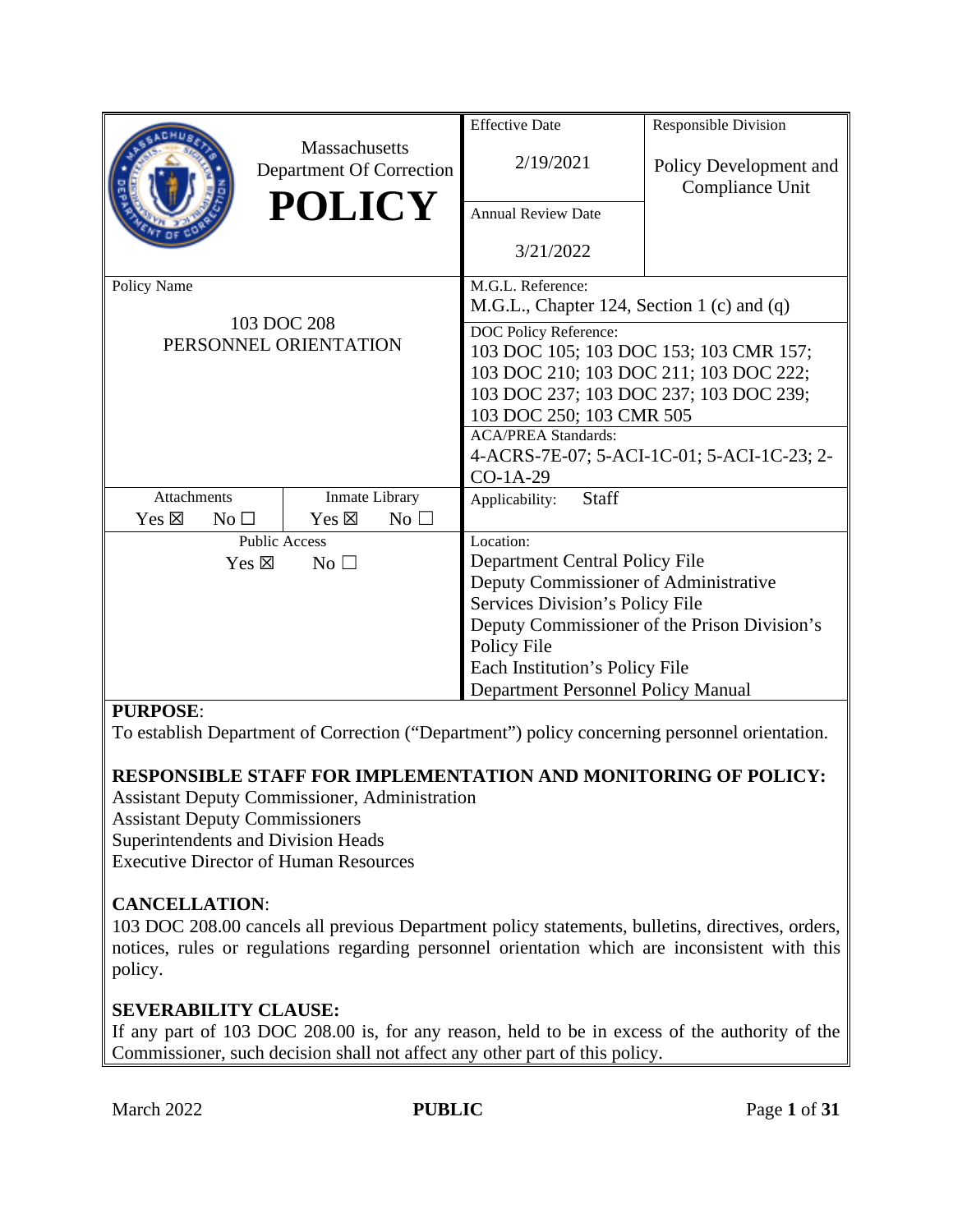## **TABLE OF CONTENTS**

| 208.01 | Definitions                                                     | $\overline{4}$ |
|--------|-----------------------------------------------------------------|----------------|
| 208.02 | <b>General Policy</b>                                           | 6              |
| 208.03 | Completion of Personnel, Payroll, and Affirmative Action Forms  | 6              |
| 208.04 | Department Identification Cards/Employee Photographs            | 8              |
| 208.05 | Introduction to the Commonwealth's Personnel System             | 8              |
| 208.06 | <b>Employee Benefits</b>                                        | 8              |
| 208.07 | Hours of Employment and General Responsibilities                | 9              |
| 208.08 | Pay Administration                                              | 9              |
| 208.09 | <b>Labor Relations</b>                                          | 9              |
| 208.10 | Seniority                                                       | 10             |
| 208.11 | <b>Promotional Opportunities</b>                                | 10             |
| 208.12 | Equal Opportunity/Affirmative Action                            | 11             |
| 208.13 | <b>Employee Duties and Performance Appraisal</b>                | 11             |
| 208.14 | Conflict of Interest and Political Activity                     | 11             |
| 208.15 | American Correctional Association Code of Ethics                | 11             |
| 208.16 | The Massachusetts Right to Know Law                             | 11             |
| 208.17 | Department Hostage Policy                                       | 11             |
| 208.18 | Drug-Free Workplace Policy                                      | 11             |
| 208.19 | Policy for the Prevention and Elimination of Workplace Violence | 12             |
| 208.20 | Policy for the Prohibition of Domestic Violence                 | 12             |
| 208.21 | Policy for the Prevention and Elimination of Discrimination and | 12             |
|        | Retaliation in the Workplace                                    |                |
| 208.22 | Code of Conduct, Employment Standards, Professional Standards   | 12             |
| 208.23 | Receipt of Rules, Policies, Codes of Ethics/Conduct             | 13             |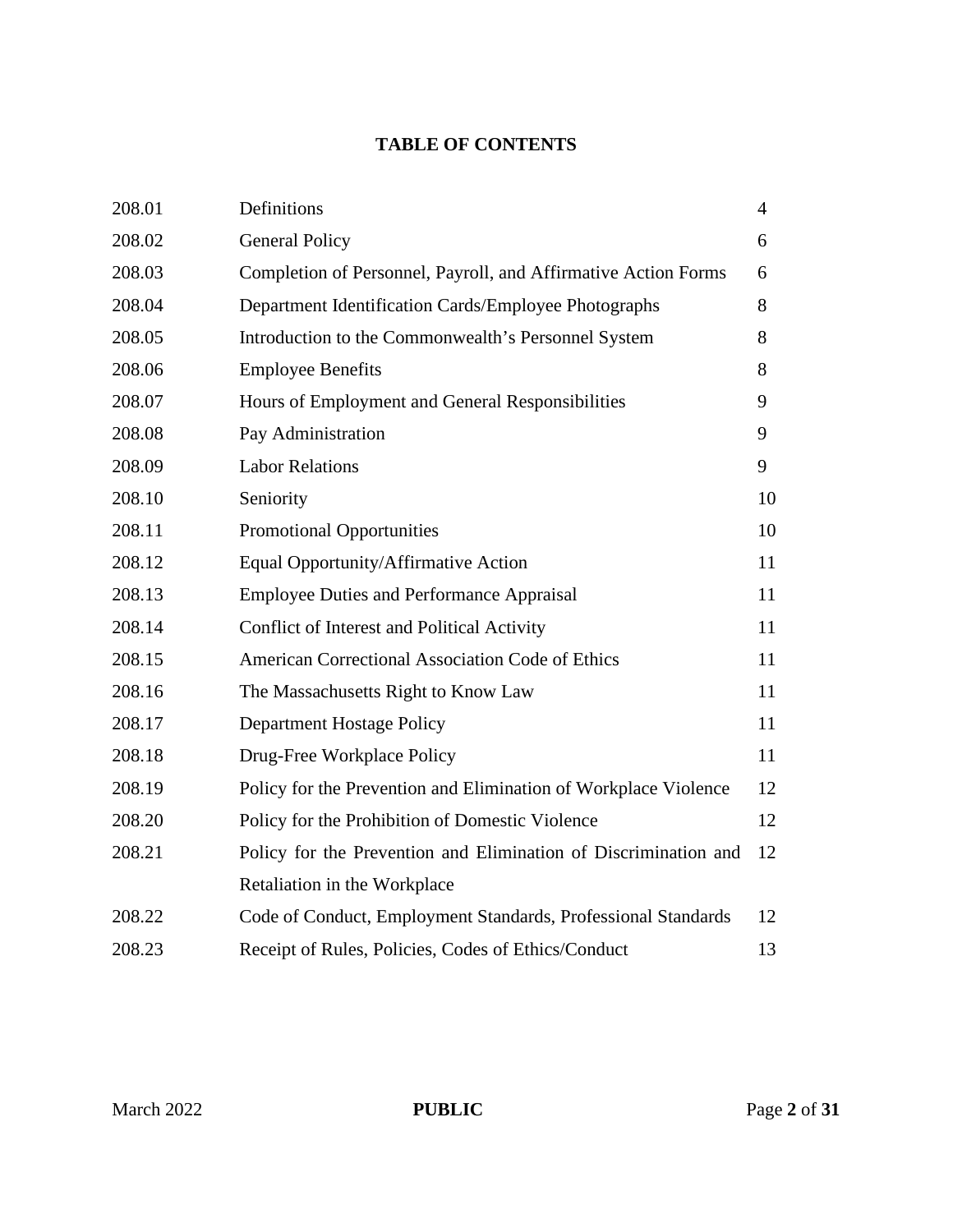# **ATTACHMENTS**

|                            | Attachment #1 Introduction to the Commonwealth's Personnel System     | 16 |
|----------------------------|-----------------------------------------------------------------------|----|
|                            | Attachment #2 Request for Waiver of the Civil Service Examination Fee | 18 |
|                            | Attachment #3 American Correctional Association Code of Ethics        | 19 |
|                            | Attachment #4 Right to Know Workplace Notice                          | 21 |
|                            | Attachment #5 Department Hostage Policy                               | 22 |
|                            | Attachment #6 Drug-Free Workplace Policy                              | 23 |
| Attachment #7 Receipt Form |                                                                       | 24 |
|                            | Attachment #8 Checklist for New Employee Orientation                  | 26 |
|                            | Attachment #9 Payroll Public Records Exemption Form                   | 28 |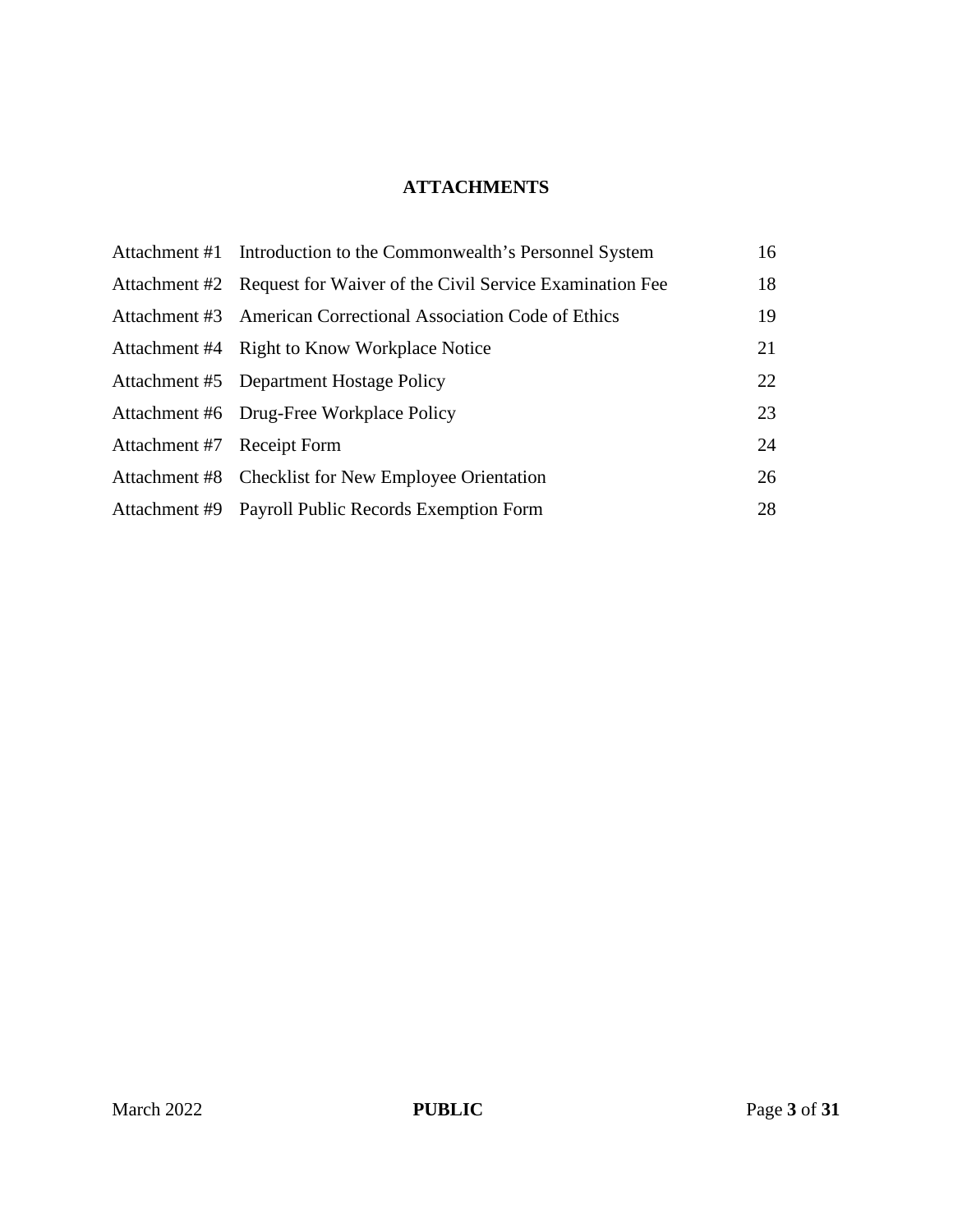## **208.01 DEFINITIONS**

Affirmative Action: The development of a program through which an employer acts to affirm the contributions that a diverse workforce can bring to a work environment. This is accomplished by taking specific steps to identify, recruit, hire and/or develop for advancement, persons who are identified as part of specific protected classes. Thus, an employer demonstrates its willingness to remedy past acts of discrimination against specific groups by developing goals and timetables, and mechanisms through which success is measured, with an ultimate goal of achieving a diverse workforce.

Affirmative Action and Diversity Plan: The document, required by Executive Order 478, which provides the method for implementation of Affirmative Action.

Appointing Authority: The Commissioner of Correction.

Bargaining Unit Employee: An employee of the Commonwealth in a job title in a statewide bargaining unit, as certified by the Massachusetts Labor Relations Commission, who is covered by an applicable collective bargaining agreement.

Chief Human Resources Officer: Person who oversees the Commonwealth's Human Resources Division.

Collective Bargaining Agreement: The contract that applies to an employee's bargaining unit.

Confidential Employee: A non-managerial employee whose position has been designated confidential by the Chief Human Resources Officer of the Human Resources Division, and who directly assists a manager and acts in a "confidential" capacity to a managerial or other category of employee excluded from coverage under M.G.L. Chapter 150E.

Department of Correction: A Commonwealth agency, under the auspices of the Executive Office of Public Safety and Security that is charged with the detention of those committed to the custody and control of the Commonwealth.

Duty Station: The station within the Department through which all significant occurrences as defined by 103 DOC 105, *Officer of the Day and Department Duty Station*, shall be reported twenty four (24) hours per day, seven (7) days per week. The Duty Officer Station is located at Milford Headquarters.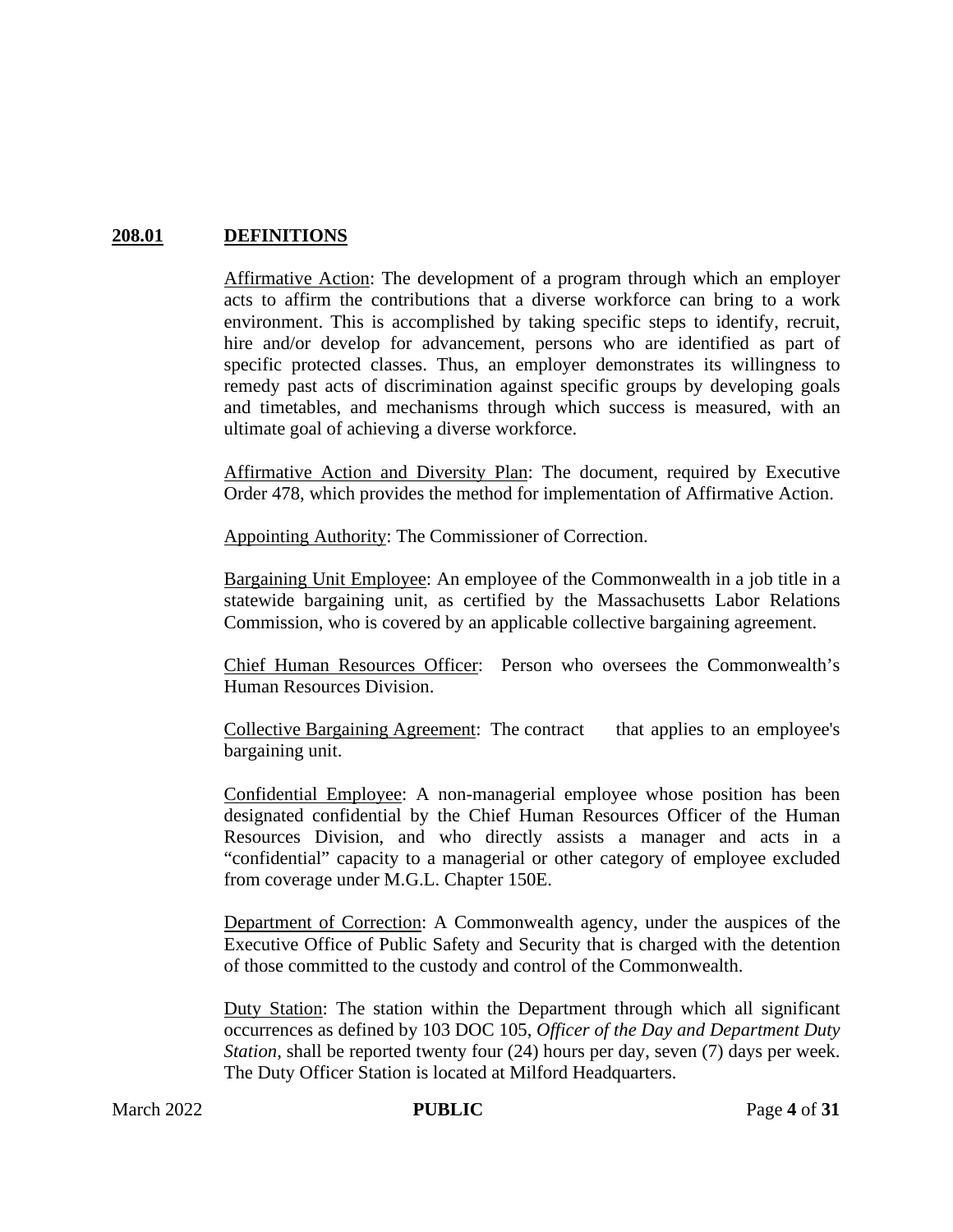Employee: A full-time or regular part-time bargaining unit, managerial, or confidential employee of the Department, excluding all persons paid through other subsidiary accounts.

Equal Employment Opportunity (EEO): Guarantees the opportunity for all individuals to compete for employment and promotion free from discrimination based on their race, color, disability, religious creed, national origin, age, union affiliations, sex, sexual orientation, which shall not include persons whose sexual orientation involves minor children as the sex object, genetic information, or ancestry of any individual, or against a person who is a member of, applies to perform, or has an obligation to perform, service in a uniformed military service of the United States, including the National Guard, on the basis of that membership, application or obligation.

Grievance: Any dispute concerning the application or interpretation of the terms of the collective bargaining agreement. For confidential or management employees, a grievance shall be any dispute between them and supervisors regarding general conditions of employment.

Hostile Work Environment Harassment: A form of discrimination that includes situations where a person's verbal (e.g. sexual advances, requests for sexual favors) or physical conduct has the purpose or effect of creating an intimidating, hostile, humiliating or offensive work environment based on an employee's membership in a protected class.

Policy: A definite course of action adopted or pursued by the Department that guides and determines present and future decisions, statement(s) of guiding principles directing activities toward the attainment of objectives, and overall goals of the Department.

#### Probationary Period:

(a) That period of time a new or rehired bargaining unit employee must be employed, as specified in the various collective bargaining agreements, before the employee may file a grievance challenging disciplinary action taken against the employee.

(b) The period of time that a promoted employee must serve in the grade to which the employee has been promoted, as specified in the various collective bargaining agreements, during which the employee may be returned to a previous job title without recourse to the grievance procedure.

Promulgation Date: The date that the process of notification begins regarding new or revised policies. The promulgation date for Code of Massachusetts'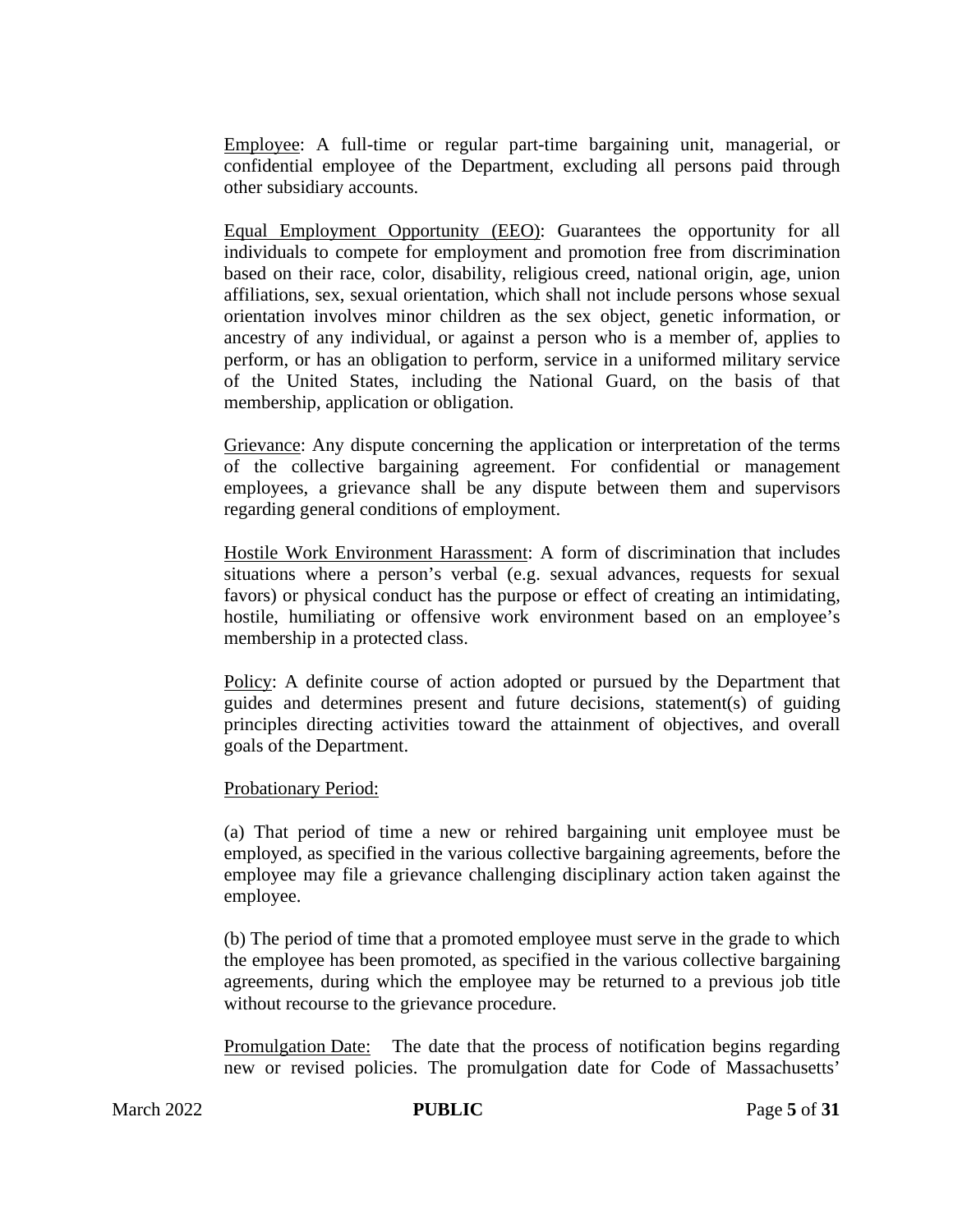Regulations is the date of publication in the Massachusetts Register. The promulgation date for Department of Correction policies is the date the Commissioner signs the policy, which later results in placement on the q drive and distribution via mail.

Workplace Violence: – Includes but is not limited to any behavior 1) that communicates a direct or indirect threat of physical harm, violence, harassment, intimidation, or other disruptive behavior, including oral, written, and electronic communications, gestures and expressions; 2) that involves an actual confrontation, including but not limited to, bullying, intimidation, harassment, stalking, concealment of or brandishing a weapon, and physical assault; 3) that damages property that is owned or leased by the Commonwealth; 4) that damages the property of others; 5) that uses Commonwealth resources to perpetrate such acts (i.e. fax machines, electronic mail, telephone, etc.); 6) that causes a reasonable person to be in fear of their own safety or that of a colleague; or 7) causes disruption of workplace productivity.

#### **208.02 GENERAL POLICY**

The Department recognizes the importance of informing new employees of the conditions under which they are to be employed. In order to accomplish this objective, all new employees shall receive personnel orientation during the first week of employment to include areas covered in this policy.

#### **208.03 COMPLETION OF PERSONNEL, PAYROLL AND AFFIRMATIVE ACTION FORMS**

Human Resources Staff shall ensure that all necessary forms, documentation and correspondence are completed by preparing a Checklist for New Employee Orientation to be signed by each new employee. (Attachment #8)

The following personnel, payroll and affirmative action forms shall be completed by each new employee unless otherwise specified:

- 1. Commonwealth of Massachusetts Application for Employment (if not previously completed and forwarded to the Department's Division of Human Resources).
- 2. Prior Service Request Form (for those employees with creditable service in another state, county, city or town agency).
- 3. Form W-4, Employee's Federal Withholding Allowance Certificate.
- 4. Form M-4, Employee's Massachusetts Withholding Exemption Certificate.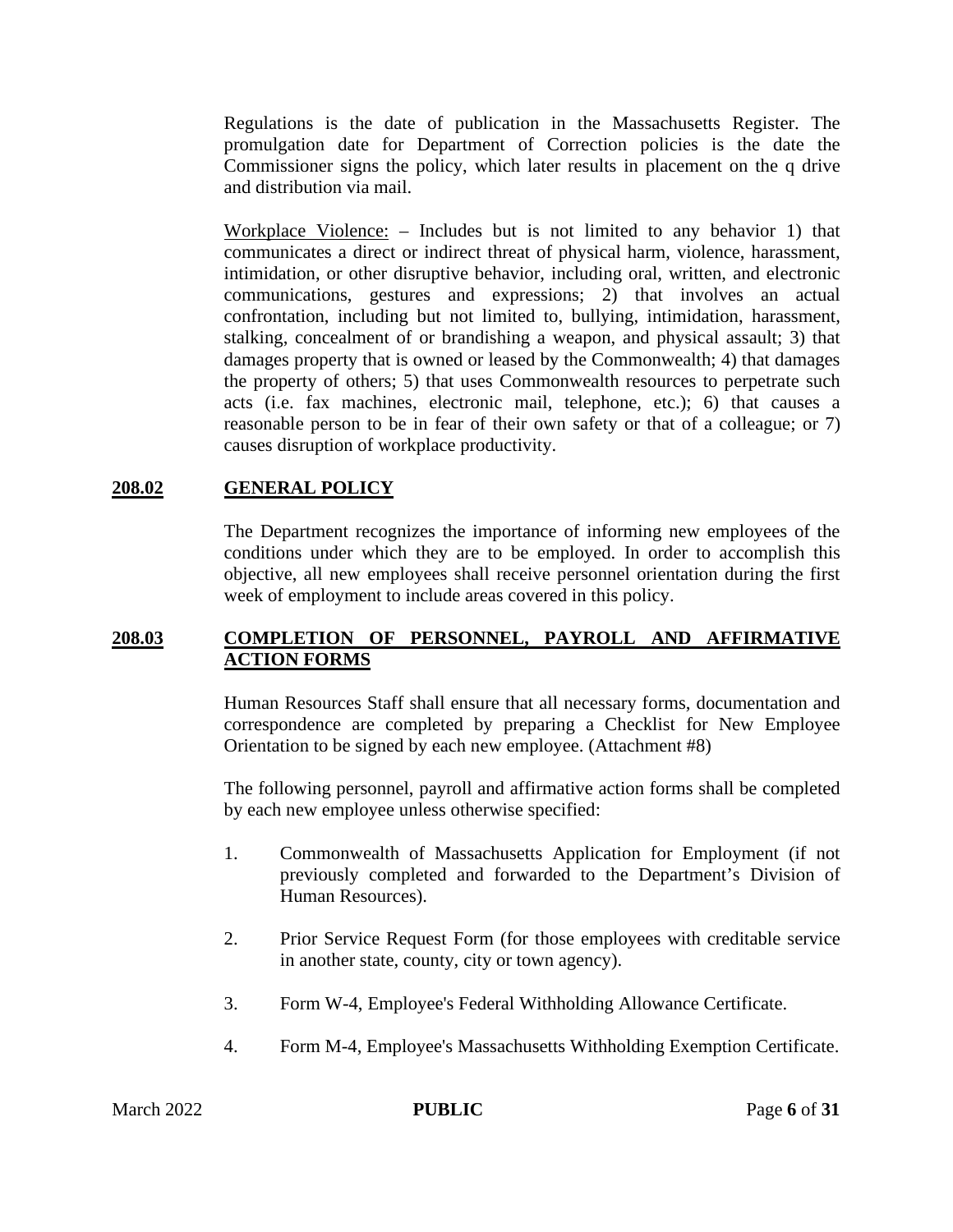- 5. Health/Life Insurance Forms:
	- a. Employees choosing to enroll in the Commonwealth's Group Insurance Plan must complete the following forms:
		- i. Form 1, Insurance Enrollment and Change Form.
		- ii. Form 319 Life Insurance Beneficiary Designation Form.
		- iii. Insurance Data Form (those enrolling in family plan).
		- iv. Health Maintenance Organization Application Form (those enrolling in an HMO).
- 6. Dental/Vision Care Plan Forms (management and confidential employees choosing to enroll in the plan):
	- a. Form 1, Dental and Vision Enrollment and Change Form.
	- b. Dental/Vision Statement of Verification Student Coverage (those enrolling in the family plan applying for student coverage for their unmarried dependent children age 19 or over who are full-time students).
- 7. New Member Enrollment Form State Board of Retirement.
- 8. Participation Agreement Mandatory OBRA Contributions (part-time, seasonal and temporary and full-time employees ineligible to be members of the Massachusetts Retirement System).
- 9. Union Dues or Agency Fee Check-Off Authorization Form (those bargaining unit employees that request such a deduction).
- 10. FBI Fingerprint Card.
- 11. Background Information Request and Waiver Form (If not previously completed).
- 12. Form I-9, Immigration and Naturalization Service Employment Eligibility Verification.
- 13. Direct Deposit Form
- 14. Form SSA-1945: Statement Concerning Your Employment in a Job Not Covered by Social Security.
- 15. Election Form, Health Care Spending Account/Dependent Care Assistance Program (those employees wishing to enroll in these programs).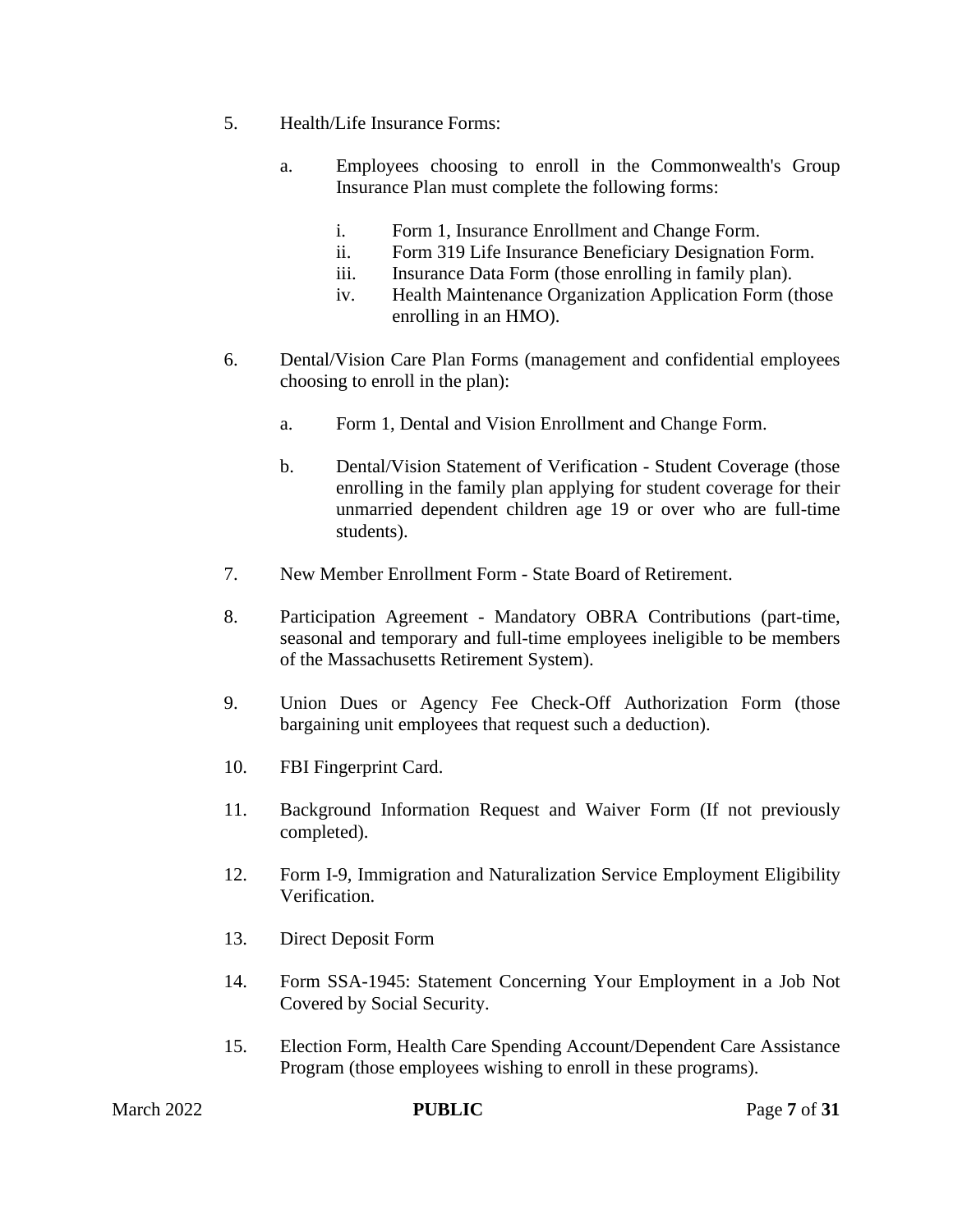- 16. Enrollment Form, Long Term Disability Plan (those employees wishing to enroll in this plan).
- 17. Invitation to Self-Identify Handicapped Persons (those employees wishing to self-identify that they are handicapped).
- 18. Invitation to Self-Identify Vietnam Era Veterans (those employees wishing to self-identify that they are Vietnam Era Veterans).
- 19. Payroll Public Records Exemption Form (those employees who seek a payroll public records exemption on the basis that they were the victim of an adjudicated crime or a victim of domestic violence, sexual assault or rape.)

#### **208.04 DEPARTMENT IDENTIFICATION CARDS/EMPLOYEE PHOTOGRAPHS**

- 1. Within the limits prescribed by each institution, new employees shall be issued a Department identification card.
- 2. The Department shall maintain a photograph of each employee.

#### **208.05 INTRODUCTION TO THE COMMONWEALTH'S PERSONNEL SYSTEM**

New employees shall receive a brief introduction to the Commonwealth's personnel system which is administered by the Human Resources Division (HRD) of the Executive Office for Administration and Finance under the provisions of M.G.L., Chapter 31 (see Attachment #1). In addition, they shall be informed of their individual status under said system (e.g.: permanent, provisional).

#### **208.06 EMPLOYEE BENEFITS**

New employees shall receive a summary of employee benefits to include, but not limited to the following areas:

- 1. Leave:
	- a. Personal Leave.
	- b. Professional Days.
	- c. Vacation.
	- d. Sick Leave.
	- e. Extended Illness Leave Bank.
	- f. Holidays.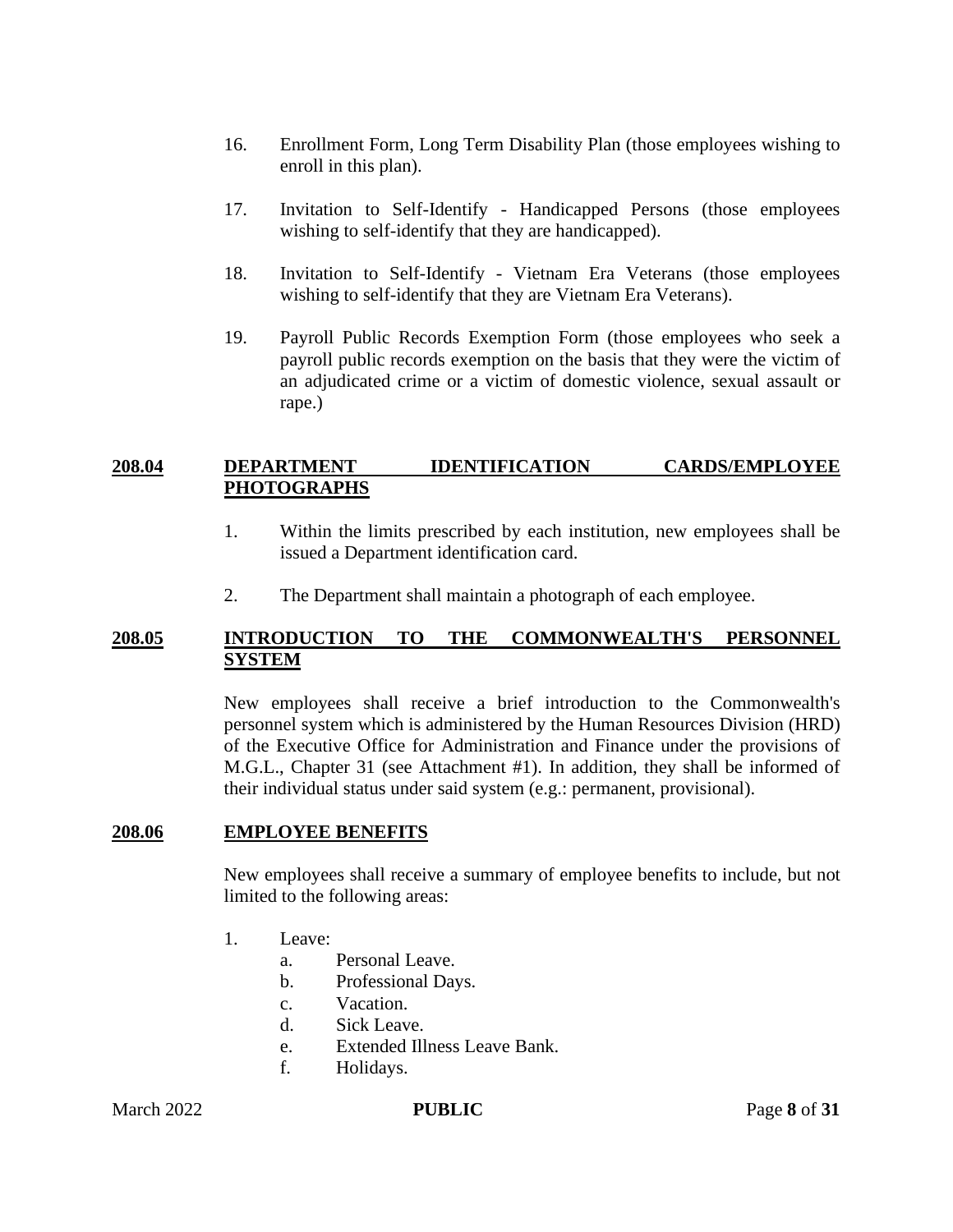- g. Bereavement Leave.
- h. Civic Duty Leave.
- i. Military Leave.
- j. Voting Leave.
- k. Family and Medical Leave.
- l. Non-FMLA Family Leave.
- m. Federal Family and Medical Leave Act.
- n. Education Leave.
- o. Leave for Massachusetts State Employees Blood Program.
- p. Small Necessities Leave.
- q. Domestic Violence Leave.
- 2. Tuition Remission.
- 3. Employee Expenses.
- 4. Workers' Compensation.
- 5. Retirement.
- 6. Health/Life Insurance Coverage.
- 7. Dental/Vision Care Plan (management and confidential employees).
- 8. Long Term Disability Insurance.
- 9. Dependent Care Assistance Program.
- 10. Adoption Assistance Program.
- 11. Massachusetts Correctional Employees' Stress Management Program.
- 12. Deferred Compensation Plan.
- 13. Massachusetts State Employees Credit Union.
- 14. Health Care Spending Account.

Additional information regarding employee benefits may be obtained in 103 DOC 211, *Employee Benefits*.

#### **208.07 HOURS OF EMPLOYMENT AND GENERAL RESPONSIBILITIES**

1. Upon appointment to the Department, new employees shall be informed of their hours of employment, days off and applicable institution/division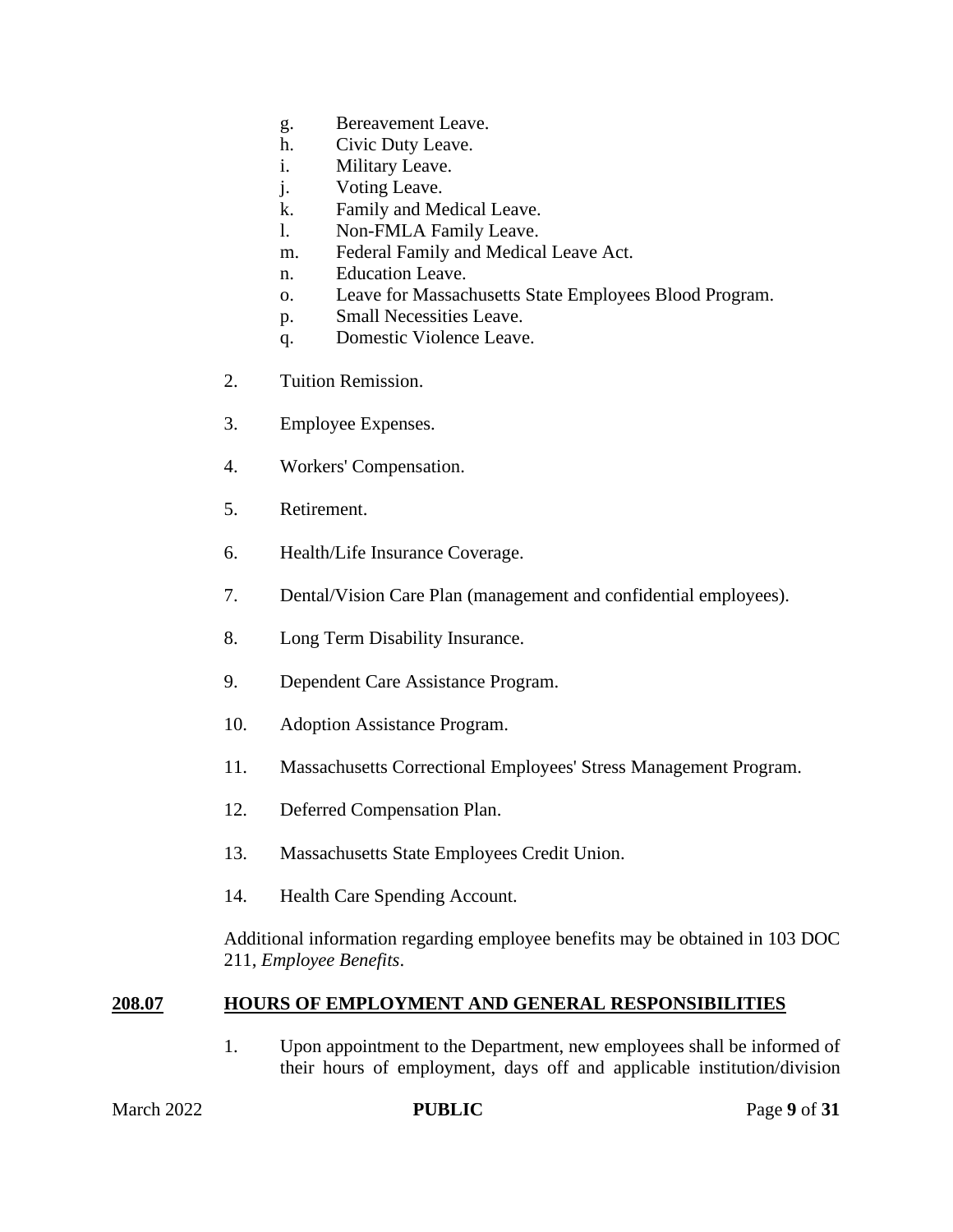policies concerning the recording of attendance. In addition, security personnel shall be informed that due to the nature of their work, they may be required to work nights, weekends, holidays and overtime.

2. New employees shall also be informed of their general responsibilities as employees. This may include, but is not limited to, such responsibilities as being on time for work; telephoning as soon as possible in the event of absence or lateness; and giving a two (2) week notice of intended resignation.

#### **208.08 PAY ADMINISTRATION**

New employees shall receive a brief explanation of the Commonwealth's pay plan. This shall include information on their initial salary rate; when they may expect to receive salary rate increases; and who they should contact with questions about their pay. Additional information may be obtained in 103 DOC 210, *Pay Administration*.

#### **208.09 LABOR RELATIONS**

On appointment to the Department, new employees shall be provided with the following labor relations' information:

- 1. The particular designation of their position (i.e.: bargaining unit, confidential, managerial) and an explanation of the meaning of these terms.
- 2. If applicable, the particular union that represents their bargaining unit.
- 3. An explanation of the agency fee provision of the collective bargaining agreements.

Additional information regarding labor relations may be obtained in 103 DOC 250, *Labor Relations – General*.

#### **208.10 SENIORITY**

New employees shall be informed that, per the collective bargaining agreements negotiated between the Commonwealth and the various unions representing state employees, seniority is a factor that is considered in making the following types of personnel decisions:

1. With the exception of some positions in bargaining unit 2, it is one of a number of factors considered in making promotions.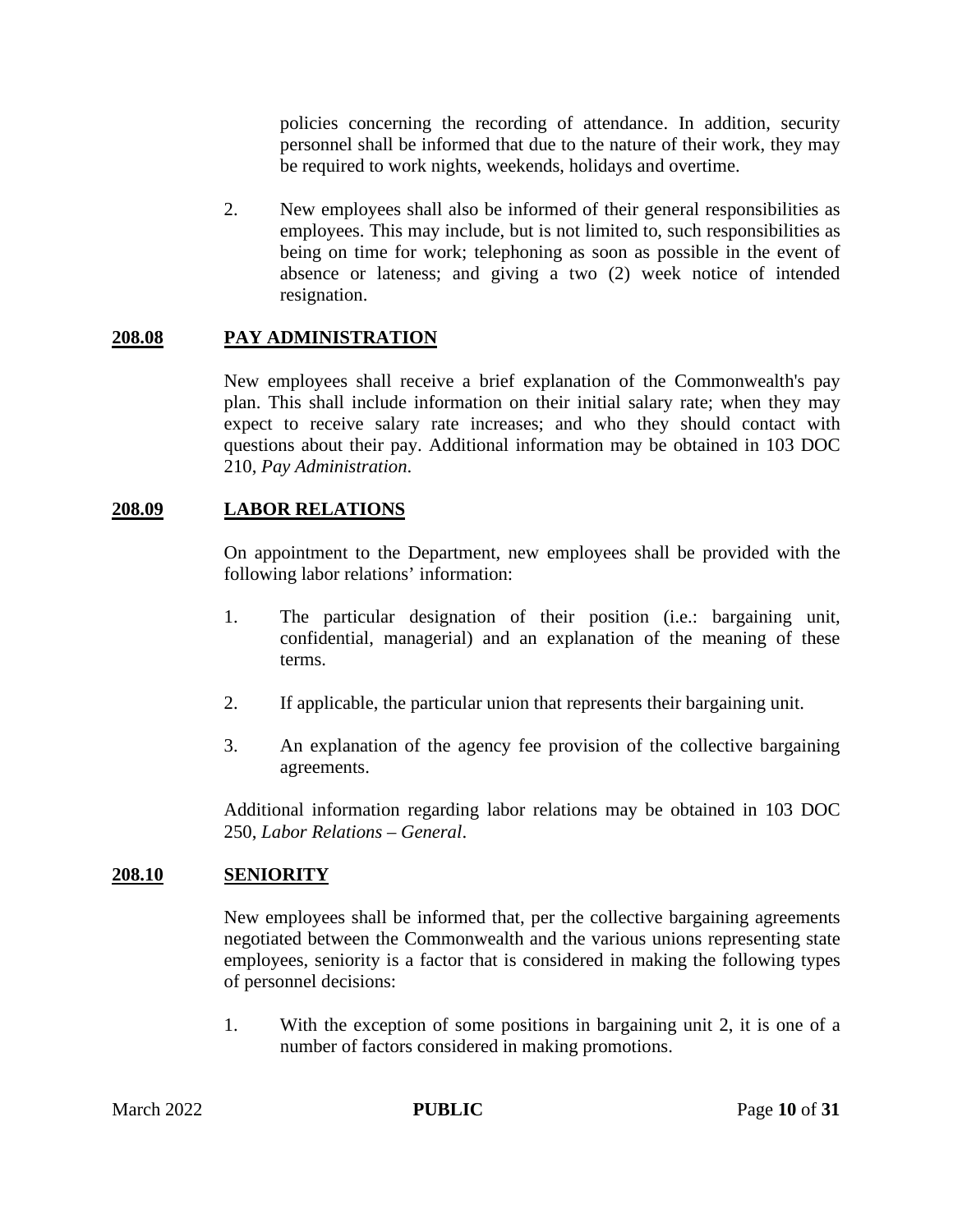- 2. It is the basis on which employees with no civil service status are to be laid off in the event that there is a reduction in force.
- 3. It is the basis on which state employees pick their vacations.
- 4. In bargaining unit 3, it is the basis on which employees receive shift and day off selections and transfers.
- 5. In bargaining unit 4, where applicable, it is the basis on which employees receive job pick, transfers, shift and day off selections.

**NOTE:** Those employees that are permanent in grade pick before others.

#### **208.11 PROMOTIONAL OPPORTUNITIES**

Applicable collective bargaining agreements shall be consulted for further information as seniority can be defined in different ways.

New employees shall be informed that, consistent with the goals contained in the Department's Affirmative Action and Diversity Plan, the Department shall make every effort to fill vacancies from within through the promotion of qualified employees. In addition, they shall be informed that vacancies are posted on official Department bulletin boards for a period of ten (10) business days.

#### **208.12 EQUAL OPPORTUNITY/AFFIRMATIVE ACTION**

New employees shall be informed that the Department is an Equal Opportunity/Affirmative Action employer. In addition, they shall be informed that a copy of the Department's Affirmative Action and Diversity Plan and State Office of Affirmative Action Resolution Process Guidelines (Grievance Procedures) are on file in the Division of Human Resources, which may be consulted for additional information.

#### **208.13 EMPLOYEE DUTIES AND PERFORMANCE APPRAISAL**

Immediate supervisors shall inform new employees of the duties of their positions in written job descriptions (Form 30's for confidential and bargaining unit employees, and Management Questionnaires for management employees) and shall also explain to the new employees the Department's employee performance evaluation system. In addition, immediate supervisors shall notify bargaining unit employees that they are required to serve a six (6) month probationary period (nine (9) months for Correction Officers I and three (3) years for Institution School Teachers) during which time they shall be evaluated. Additional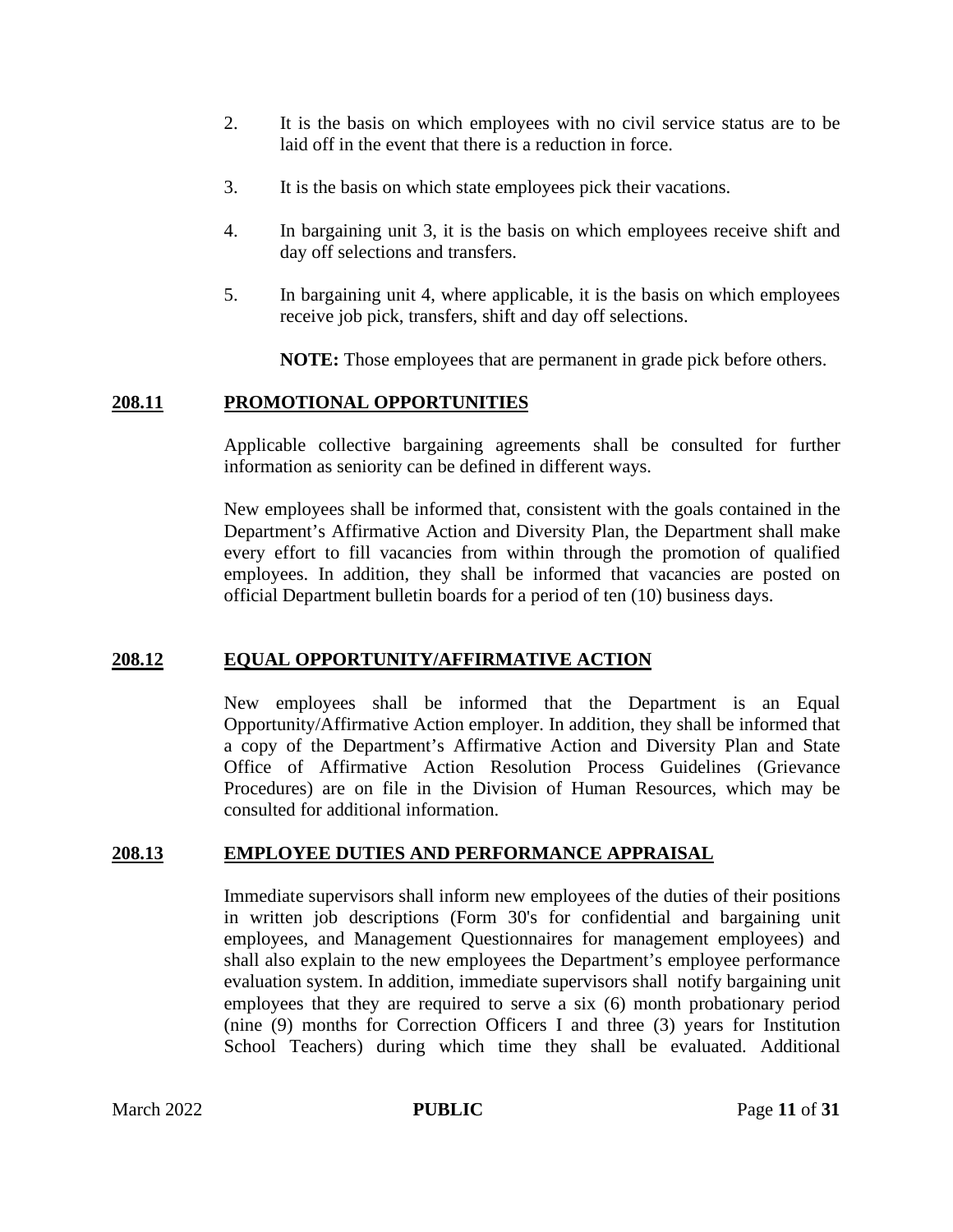information may be obtained in 103 DOC 222, *Employee Performance Evaluation*.

#### **208.14 CONFLICT OF INTEREST AND POLITICAL ACTIVITY**

New employees shall receive a copy of the Guide to the Conflict of Interest Law and A Campaign Finance Guide for State, County and Municipal Employees.

#### **208.15 AMERICAN CORRECTIONAL ASSOCIATION CODE OF ETHICS**

New employees shall receive a copy of the American Correctional Association Code of Ethics (Attachment #3).

#### **208.16 THE MASSACHUSETTS RIGHT TO KNOW LAW**

New employees shall receive a copy of the Right to Know Workplace Notice (Attachment #4).

#### **208.17 DEPARTMENT HOSTAGE POLICY**

New employees shall receive a copy of the Department's Hostage Policy (Attachment #5).

#### **208.18 DRUG-FREE WORKPLACE POLICY**

- 1. The Department in order to ensure a safe, healthy and productive work environment for all of its employees, re-emphasizes its long-standing policy against the use of illegal drugs and alcohol on Department premises. It is prohibited for any employee of the Department to unlawfully manufacture, distribute, dispense, possess or use controlled substances at the workplace.
- 2. New employees shall receive a copy of the Department's Drug-Free Workplace Policy (Attachment #6) and shall be informed that as a condition of employment they are required to abide by the terms of said policy.

#### **208.19 POLICY FOR THE PREVENTION AND ELIMINATION OF WORK PLACE VIOLENCE**

New employees shall receive a copy of 103 DOC 237, *Prevention and Elimination of Workplace Violence*. This policy is located in each worksite's Policy Manual and on the Department's Intranet.

#### **208.20 POLICY FOR THE PROHIBITION OF DOMESTIC VIOLENCE**

March 2022 **PUBLIC** Page 12 of 31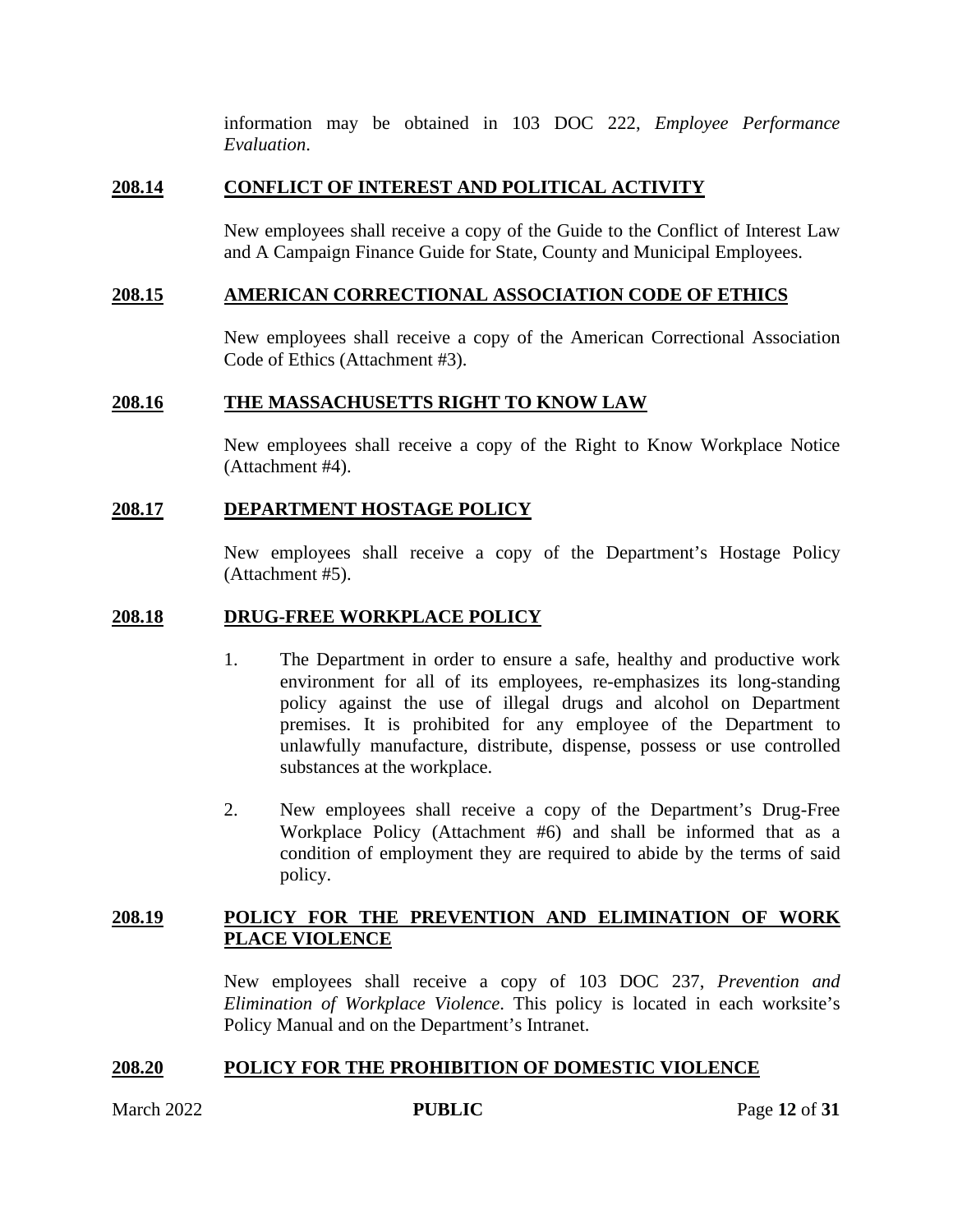New employees shall receive a copy of 103 DOC 238, *Policy for the Prohibition of Sexual Assault, Domestic Violence, Harassment and Stalking*. This policy is located in each worksite's Policy Manual and on the Department's Intranet.

#### **208.21 POLICY FOR THE PREVENTION AND ELIMINATION OF DISCRIMINATION AND RETALIATION IN THE WORKPLACE**

New employees shall receive a copy of 103 DOC 239, *The Prevention and Elimination of Discrimination and Retaliation in the Workplace*. This policy is located in each worksite's Policy Manual and on the Department's Intranet.

#### **208.22 CODE OF CONDUCT, EMPLOYMENT STANDARDS, PROFESSIONAL STANDARDS**

New employees in the following categories shall receive a copy of the applicable Code of Conduct, employment standards or professional standards as indicated:

- 1. Management and confidential employees: Code of Conduct for Managers and Confidential Employees.
- 2. Bargaining unit 1 employees: Code of Conduct for NAGE Unit 1 Employees.
- 3. Bargaining unit 2 employees: Commonwealth Employment Standards for Bargaining Unit 2 Employees.
- 4. Bargaining unit 3 employees: Code of Conduct for NAGE Unit 3 Employees.
- 5. Bargaining unit 6 employees: Code of Conduct Unit 6.
- 6. Bargaining unit 8 and 10 employees: Article 29 Professional Standards.
- 7. Bargaining unit 9 employees: MOSES Code of Conduct Unit 9 Employees.

#### **208.23 RECEIPT OF RULES, POLICIES, CODES OF ETHICS/CONDUCT**

- 1. New employees shall receive the following rules, policies and codes of ethics/conduct for which they shall sign a receipt (Attachment #7):
	- a. Rules and Regulations Governing All Employees of the Massachusetts Department of Correction.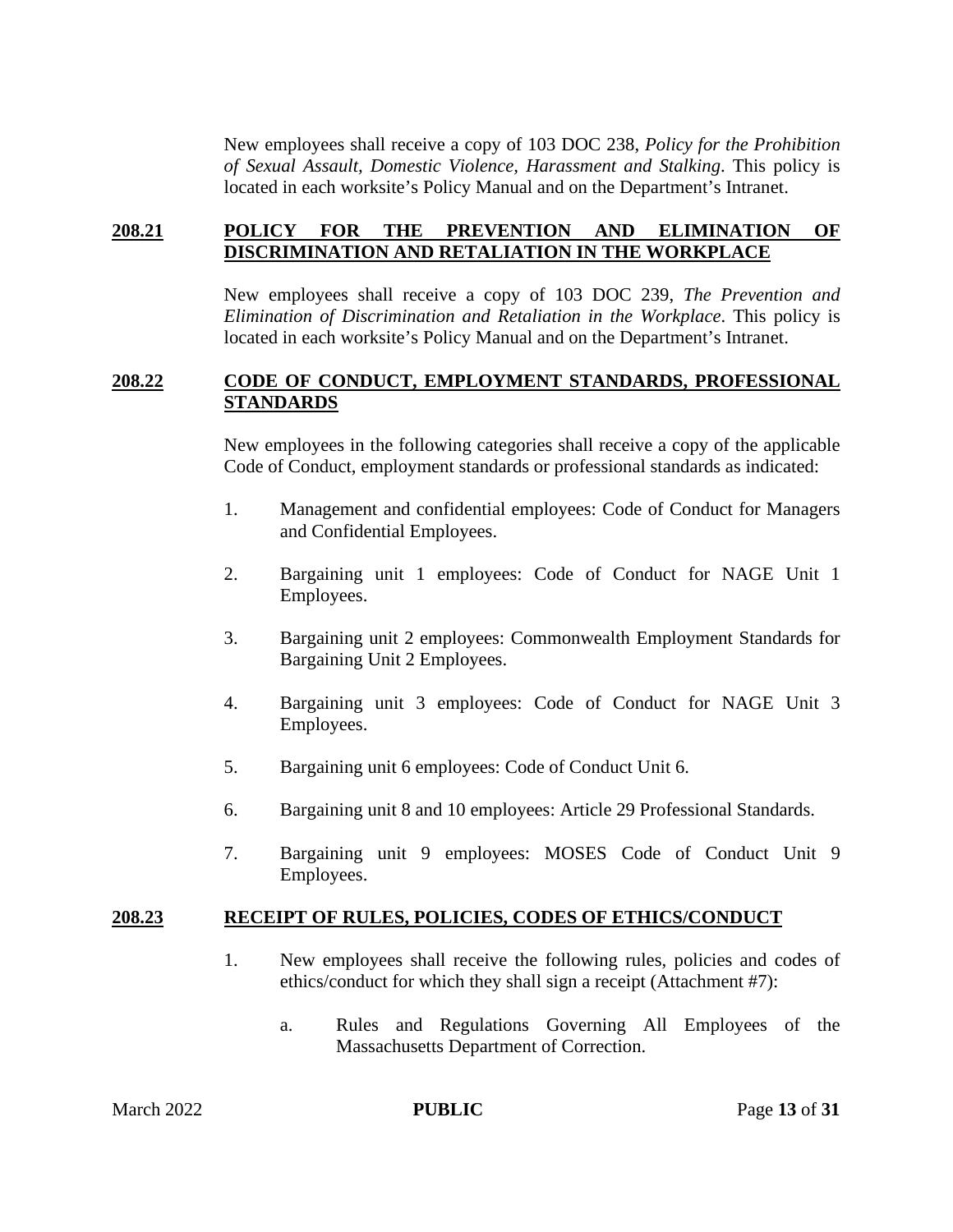- b. American Correctional Association Code of Ethics.
- c. Department Hostage Policy (Attachment #5).
- d. Drug-Free Workplace Policy (Attachment #6).
- e. Guide to the Conflict of Interest Law.
- f. A Campaign Finance Guide for State, County and Municipal Employees.
- g. 103 DOC 153, *CORI Regulations*.
- h. 103 CMR 157, *Access to and Dissemination of Evaluative Information*.
- i. 103 CMR 505, *Use of Force*.
- j. 103 DOC 237, *Prevention and Elimination of Workplace Violence*.
- k. 103 DOC 238, *Policy for the Prohibition of Sexual Assault, Domestic Violence, Harassment and Stalking*.
- l. 103 DOC 239, *The Prevention and Elimination of Discrimination and Retaliation in the Workplace*.
- m. 103 DOC 341, *Recycling*
- n. Right to Know Workplace Notice (Attachment #4).
- o. Code of Conduct for Managers and Confidential Employees (management and confidential employees only).
- p. Code of Conduct for NAGE Unit 1 Employees (bargaining unit 1 employees only).
- q. Commonwealth Employment Standards for Bargaining Unit 2 Employees (bargaining unit 2 employees only).
- r. Code of Conduct for NAGE Unit 3 Employees (bargaining unit 3 employees only).
- s. Code of Conduct Unit 6 (bargaining unit 6 employees only).
- t. Article 29 Professional Standards (bargaining unit 8 and 10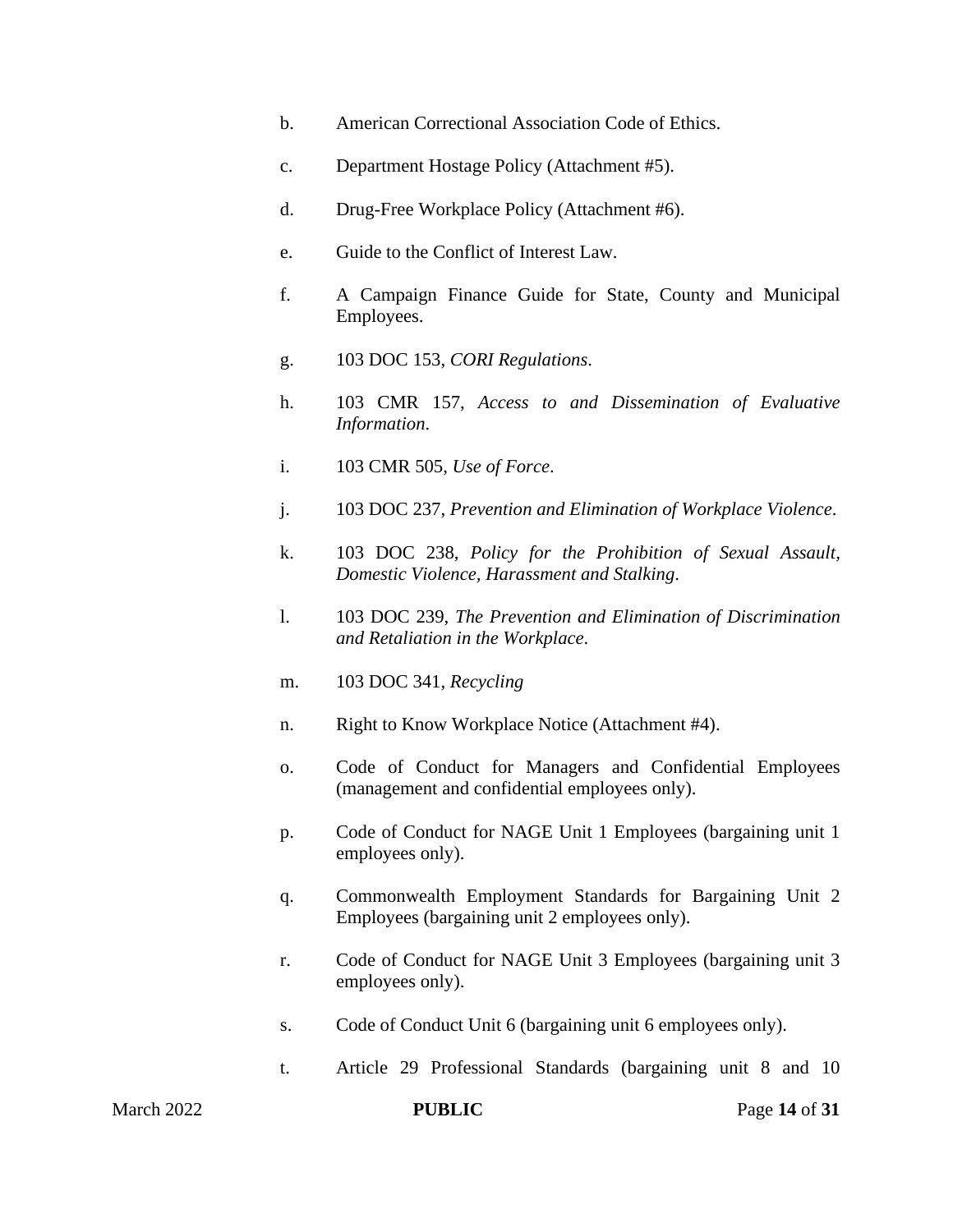employees only).

- u. MOSES Code of Conduct Unit 9 Employees (bargaining unit 9 employees only).
- 2. The new employees receipt shall also contain a statement acknowledging access to and awareness of personnel policies and regulations as contained in the Department Personnel Policy Manual, which is available for review at the Department's Division of Human Resources, 50 Maple Street, Milford, MA 01757 and all Department Correctional Institutions.
- 3. The original of the receipt shall be placed in the employee's personnel file and the employee shall retain a copy.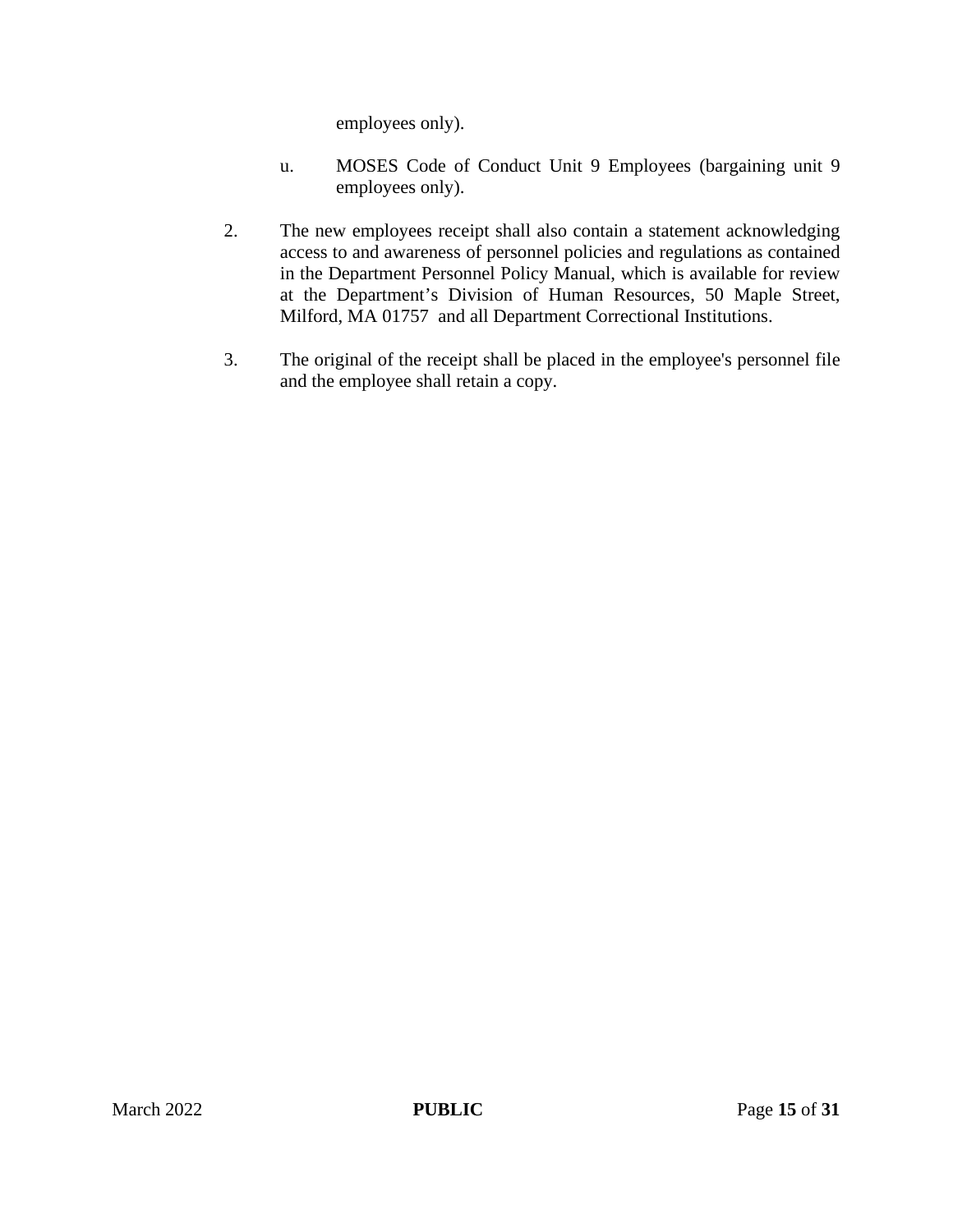#### **Introduction to the Commonwealth's Personnel System**

The great majority of positions within the Department of Correction ("Department") are subject to the provisions of M.G.L., Chapter 31 (Massachusetts Civil Service Law) and require the taking of a written examination administered by the Human Resources Division (HRD) of the Executive Office for Administration and Finance in order for an individual to be employed or continue in employment. This necessitates an individual taking an examination for a position prior to being employed in that position, or in some cases, being hired and taking an examination at a later date. Associated with the process are the following types of appointments:

- 1. Permanent An appointment from a certified eligible list to a permanent position on a permanent basis as a result of having taken and passed a civil service test. Appointees must serve a six-month probationary period (nine-months for Correction Officers I).
- 2. Provisional An appointment in the absence of, or pending the establishment of a civil service eligible list. Provisional appointees have no civil service status.

An employee should utilize the following procedure in applying for and taking said examinations:

- 1. The employee should read the official Department bulletin boards on a regular basis, as this is where the HRD examination announcements are posted.
- 2. When the employee sees an announcement posted for an examination of which the employee is qualified, the employee may apply on-line at the Human Resources Division website: https://www.mass.gov/civilservice up until midnight on the exam's last day to file by. Under certain circumstances an employee may seek a waiver of the application fee. To do so, the employee must submit a completed Request for Waiver of Examination Application Fee, which is within the application process. In addition, an employee should be aware of the following points regarding applying for a civil service examination:
	- i. The employee must assume full responsibility for properly filling out the application to include applying for the correct type of examination (i.e.: Open or Promotional). Questions regarding the correct type of examination should be directed to the Department Division of Human Resources.
	- ii**.** The application fee paid in full thru the civil service website prior to exam.
	- iii. The last date for filing applications, except on Open Continuous Examinations, is set forth on the test announcement. Exam applications may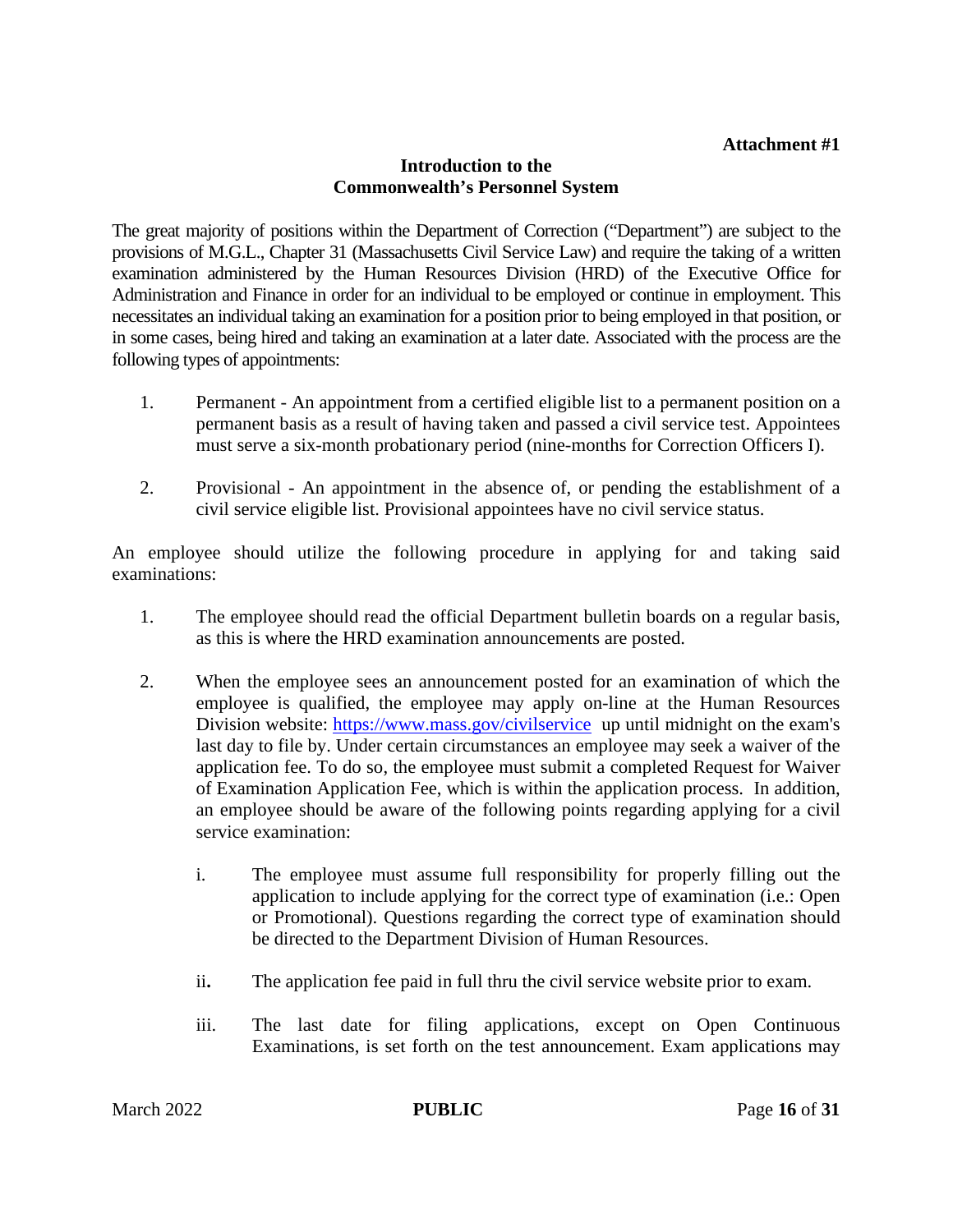be processed on-line at the Human Resources Division website up until midnight on the last day to file.

- iv. An applicant's information is recorded in the computer from the application. This online information and email address is used for all correspondence concerning examinations, eligible list standing and interview notices. It is essential that applicants advise the Human Resources Division, Customer Services, 3rd Floor, Room 301, One Ashburton Place, Boston, MA 02108 or change thru account online of any changes of personnel information.
- 3. The employee should report to the designated location to take the examination per the Notice to Appear received from HRD. This notice is mailed by HRD approximately (2) two weeks before the examination date. If said notice is not received within (5) five business days before the examination date, the employee should contact the HRD at (617) 727-3777. The employees can also log on the HRD Civil Service site (http://www.mass.gov/civilservice) to get a copy of the notice to appear form.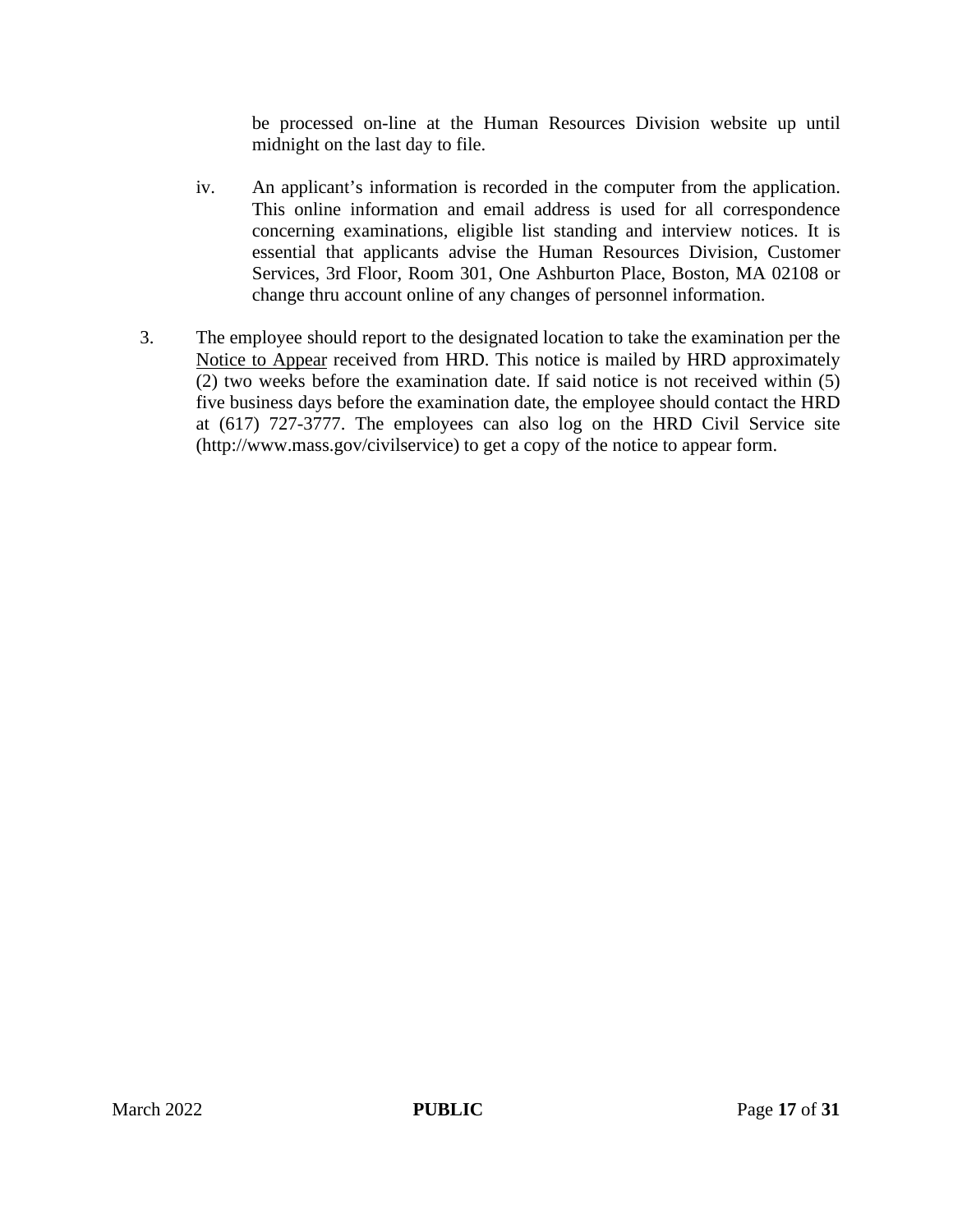| Human Resources Division, Civil Service Unit                                                                                                                                                                                                                                          | Telephone (617) 727-3777                                                                                                                                                                                                                                                                                                                                                                                                                                      |
|---------------------------------------------------------------------------------------------------------------------------------------------------------------------------------------------------------------------------------------------------------------------------------------|---------------------------------------------------------------------------------------------------------------------------------------------------------------------------------------------------------------------------------------------------------------------------------------------------------------------------------------------------------------------------------------------------------------------------------------------------------------|
| 100 Cambridge St. Suite 600                                                                                                                                                                                                                                                           | www.mass.gov/civilservice                                                                                                                                                                                                                                                                                                                                                                                                                                     |
| <b>Boston, MA 02114</b>                                                                                                                                                                                                                                                               | www.governmentjobs.com/careers/massachusetts                                                                                                                                                                                                                                                                                                                                                                                                                  |
|                                                                                                                                                                                                                                                                                       | Request for Waiver of the Civil Service Examination Fee                                                                                                                                                                                                                                                                                                                                                                                                       |
|                                                                                                                                                                                                                                                                                       | A waiver may be granted if an applicant demonstrates a need based upon financial hardship                                                                                                                                                                                                                                                                                                                                                                     |
| <b>EXAM TITLE:</b>                                                                                                                                                                                                                                                                    |                                                                                                                                                                                                                                                                                                                                                                                                                                                               |
| <b>Applicant Name:</b>                                                                                                                                                                                                                                                                |                                                                                                                                                                                                                                                                                                                                                                                                                                                               |
| Daytime Phone Number:                                                                                                                                                                                                                                                                 |                                                                                                                                                                                                                                                                                                                                                                                                                                                               |
| Email Address:                                                                                                                                                                                                                                                                        |                                                                                                                                                                                                                                                                                                                                                                                                                                                               |
| Please note: Fee Waivers are for non-promotional exams only. This form and the required supporting<br>documentation must be scanned and attached to your exam application under the Attachments section<br>prior to submitting your application in your online Civil Service account. |                                                                                                                                                                                                                                                                                                                                                                                                                                                               |
| and attest that I am an approved participant in the following program(s). (Please check and complete the<br>following).                                                                                                                                                               | In accordance with the provisions of MGL Ch. 31 §5(n), I request a waiver of the Examination Application Fee                                                                                                                                                                                                                                                                                                                                                  |
| I am currently ______employed _______unemployed. If employed, annual salary: __                                                                                                                                                                                                       |                                                                                                                                                                                                                                                                                                                                                                                                                                                               |
| Please indicate participation in any of the programs below. Program participation may be evidence of need<br>but will not guarantee the granting of a fee waiver:                                                                                                                     |                                                                                                                                                                                                                                                                                                                                                                                                                                                               |
| __ Supplemental Nutritional Assistance Program<br>(SNAP - formerly Food Stamps)                                                                                                                                                                                                       | __ Massachusetts Refugee Resettlement Program<br>Municipal Veterans Benefits under MGL Ch. 115                                                                                                                                                                                                                                                                                                                                                                |
| Temporary Assistance for Needy Families (TANF)                                                                                                                                                                                                                                        | Rental Assistance                                                                                                                                                                                                                                                                                                                                                                                                                                             |
| Transitional Aid to Families with Dependent                                                                                                                                                                                                                                           | Social Security                                                                                                                                                                                                                                                                                                                                                                                                                                               |
| Children (TAFDC)                                                                                                                                                                                                                                                                      | Supplemental Security Income (SSI)                                                                                                                                                                                                                                                                                                                                                                                                                            |
| _ Unemployment Insurance (UI)<br>Women Infants Children Program (WIC)                                                                                                                                                                                                                 | Other social services/social welfare program:                                                                                                                                                                                                                                                                                                                                                                                                                 |
| I am submitting supporting documentation, which must be in the following form:                                                                                                                                                                                                        |                                                                                                                                                                                                                                                                                                                                                                                                                                                               |
| acceptable documentation);                                                                                                                                                                                                                                                            | 1. Official receipts, check stubs, or agency verification documents (ID cards or member cards are not                                                                                                                                                                                                                                                                                                                                                         |
| 2 which are dated within 12 months of the examination date;                                                                                                                                                                                                                           |                                                                                                                                                                                                                                                                                                                                                                                                                                                               |
| 3. are addressed to me;<br>date.                                                                                                                                                                                                                                                      | 4. and verify that I have received the assistance indicated above within 12 months of the examination                                                                                                                                                                                                                                                                                                                                                         |
| I understand that the approval of this application for a fee waiver is solely within the discretion of HRD. I<br>understand that it is my responsibility to ensure that this Form and the required supporting documentation<br>the required fee online.                               | are provided as outlined above and within the guidelines prescribed in the job posting to which I am applying.<br>I understand that if I do not submit acceptable supporting documentation, my fee waiver application will<br>be denied. I understand that in order to be approved to take an examination or to have my name appear on an<br>Eligible List, I must either be approved for a fee waiver or, if my fee waiver application is denied, I must pay |
|                                                                                                                                                                                                                                                                                       |                                                                                                                                                                                                                                                                                                                                                                                                                                                               |

I hereby declare under penalties of perjury that the statements made in conjunction with this application are true. I authorize the agency administering the benefits I have indicated above to release information sufficien

Applicant's Signature

Date of Application

**Revised 11/2019**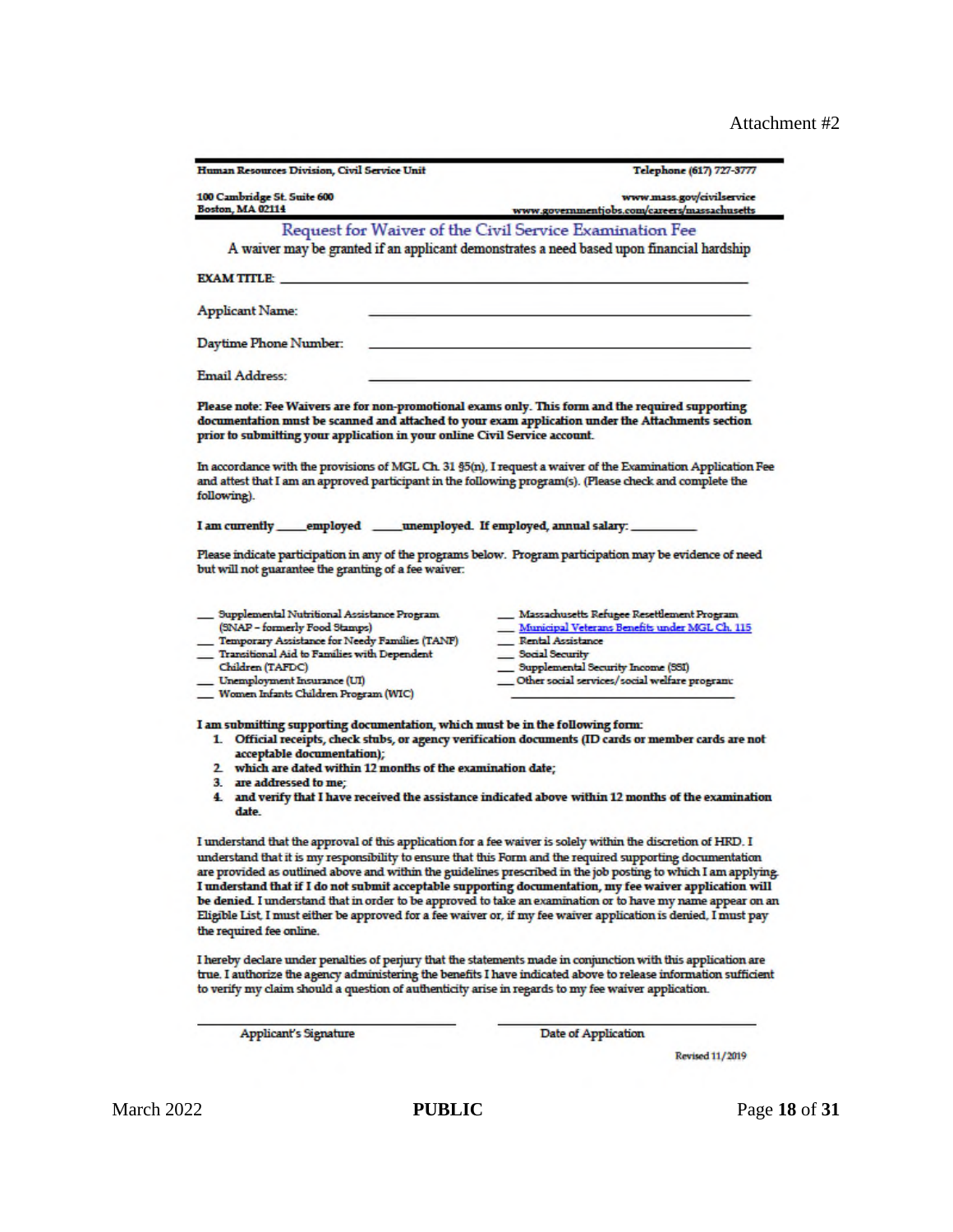#### **AMERICAN CORRECTIONAL ASSOCIATION CODE OF ETHICS**

Preamble: The American Correctional Association expects of its members unfailing honesty, respect for the dignity and individuality of human beings and a commitment to professional and compassionate service. To this end, we subscribe to the following principles:

Members will respect and protect the civil and legal rights of all individuals.

Members will treat every professional situation with concern for the person's welfare and with no intent of personal gain.

Relationships with colleagues will be such that they promote mutual respect within the profession and improve the quality of service.

Public criticisms of colleagues or their agencies will be made only when warranted, verifiable and constructive in purpose.

Members will respect the importance of all disciplines within the criminal justice system and work to improve cooperation with each segment.

Subject to the individual's right to privacy, members will honor the public's right to know and will share information with the public to the extent permitted by law.

Members will respect and protect the right of the public to be safeguarded from criminal activity.

Members will not use their positions to secure personal privileges or advantages.

Members will not, while acting in an official capacity, allow personal interest to impair objectivity in the performance of duty.

No member will enter into any activity or agreement, formal or informal, which presents a conflict of interest or is inconsistent with the conscientious performance of his or her duties.

No member will accept any gift, service or favor that is or appears to be improper or implies an obligation inconsistent with the free and objective exercise of his or her professional duties.

In any public statement, members will clearly distinguish between personal views and those statements or positions made on behalf of an agency or the Association.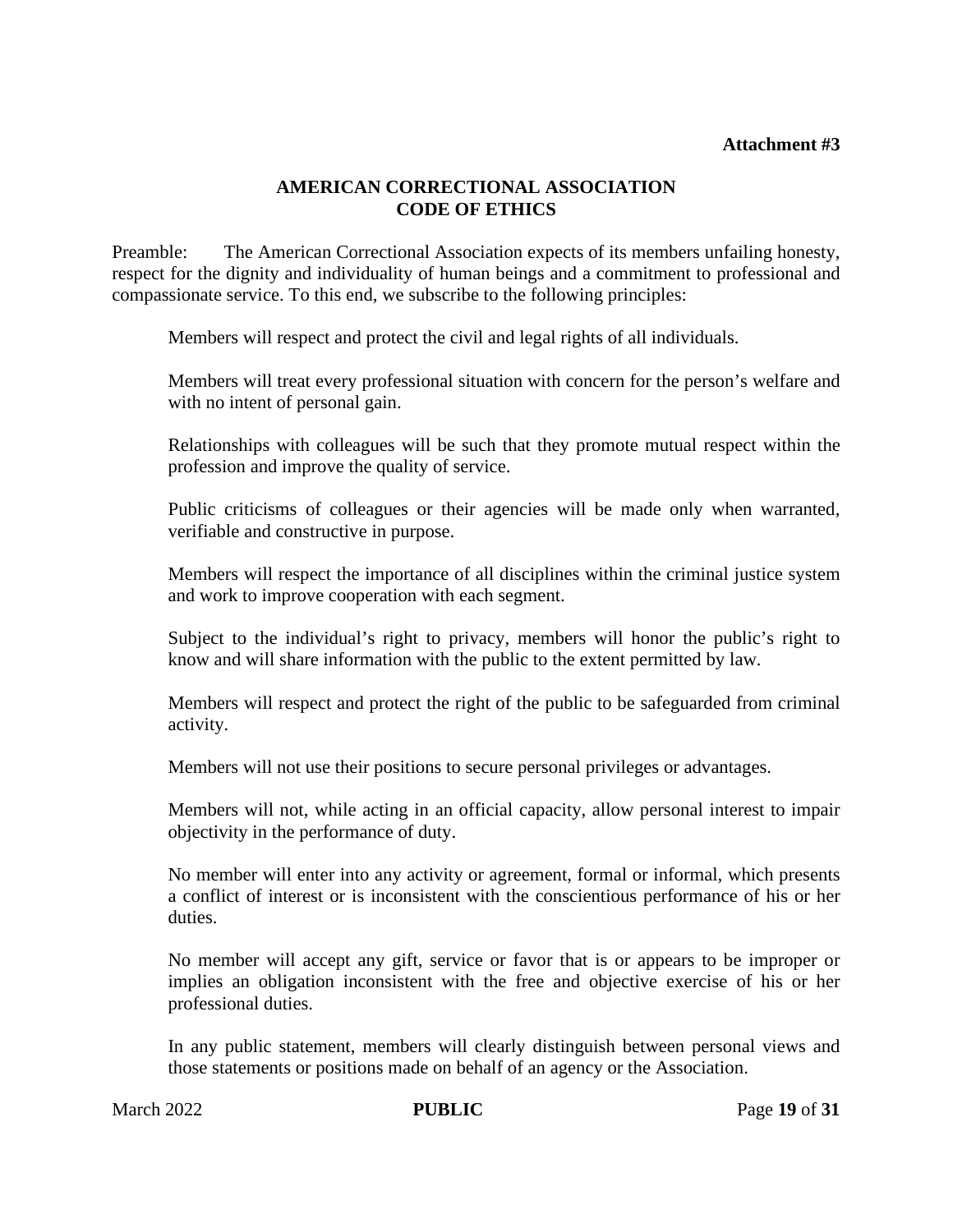Each member will report to the appropriate authority any corrupt or unethical behavior where there is sufficient cause to initiate a review.

Members will not discriminate against any individual because of race, gender, creed, national origin, religious affiliation, age or any other type of prohibited discrimination.

Members will preserve the integrity of private information; they will neither seek data on individuals beyond that needed to perform their responsibilities, nor reveal nonpublic data unless expressly authorized to do so.

Any member who is responsible for agency personnel actions will make all appointments, promotions, or dismissals in accordance with established civil service rules, applicable contract agreements and individual merit, and not in furtherance of partisan interests.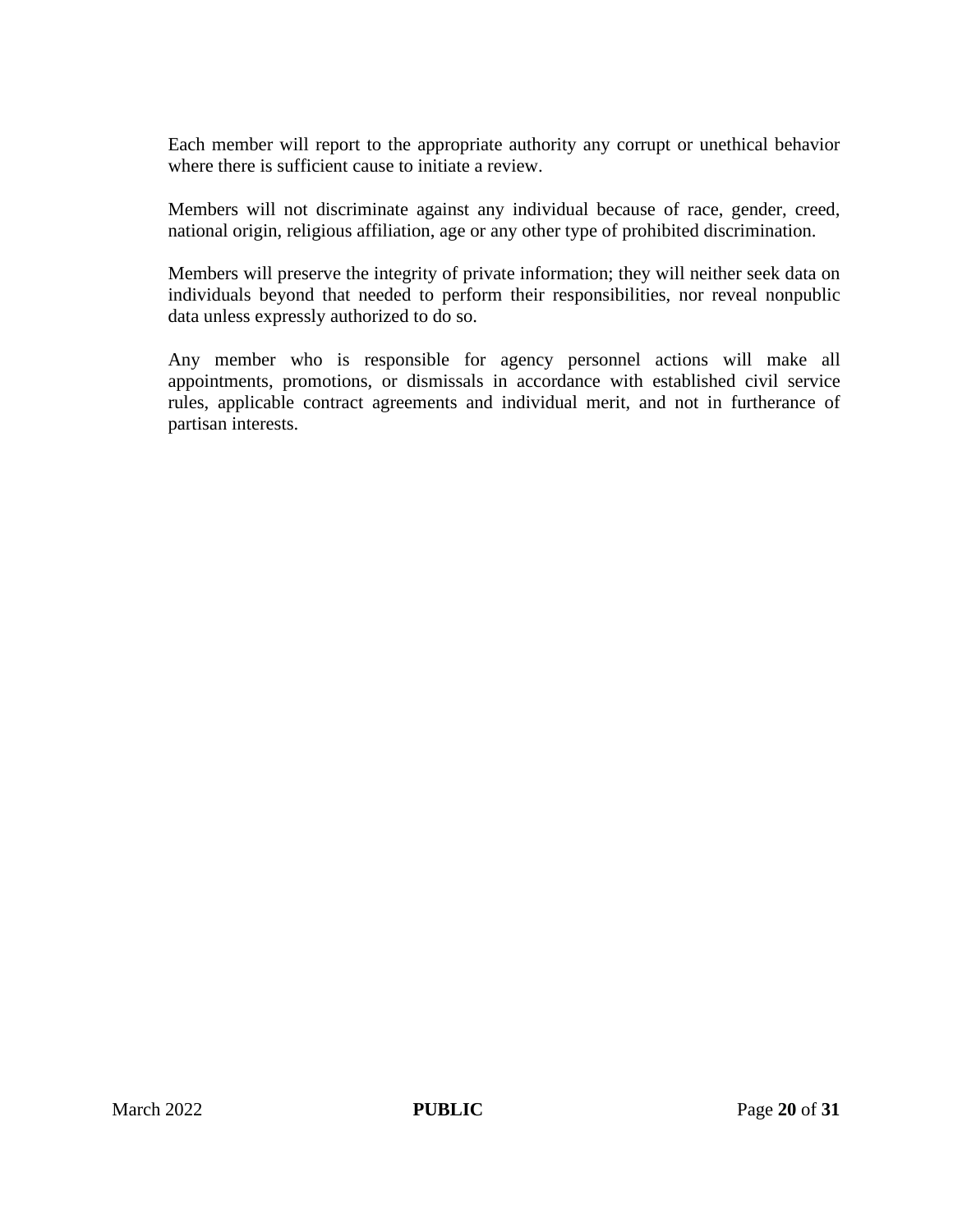

**Director**

**RIGHT TO KNOW WORKPLACE NOTICE**

> **The Commonwealth of Massachusetts Department of Labor Division of Occupational Safety**

**Robert J. Prezioso Commissioner**

The **RIGHT TO KNOW LAW, Chapter 111F** of the Massachusetts General Laws, provides rights to Public Sector employees\* regarding the communication of information on toxic and hazardous substances. These rights include:

**WORKPLACE NOTICE-** A notice must be posted in a central location in the workplace informing employees of their rights under the law. The notice must be in the English language. In workplaces where employees' first language is other than English, the notice must be posted in that language.

**TRAINING**- Employers must provide an annual training program to employees who work with toxic or hazardous substances. New employees must receive training within thirty days from date of hire. The training program must be conducted by a competent person and may be in the form of verbal and/or written instruction. At a minimum, training must include an explanation of employee rights, information on how to read an MSDS, the specific hazards of the chemicals used, handled or stored in the workplace, the type of personal protective equipment to be worn, and information on labeling of hazardous substances. This training must be done with pay during the employee's normal work shift or work hours. A record of this training must be maintained by the employer.

**MATERIAL SAFETY DATA SHEET (MSDS)** - The Material Safety Data Sheet is the document that provides information on each toxic or hazardous substance used or stored in the workplace. An employee or his or her designated representative has the right to obtain and examine the MSDS for any toxic or hazardous substance to which the employee "is, has been, or may be", exposed, if the employee's request is made to the employer in writing. After four working days from the date the request is made, an employee can refuse to work with the substance under two circumstances:

1. The employer fails to: (a) furnish the employee with the MSDS and (b) furnish the employee with proof that the employer has exercised diligent effort to obtain the MSDS, either through the manufacturer or through the Deputy Director of the Division of Occupational Safety, or,

2. The MSDS provided by the employer is incomplete or outdated.

**LABELING**- All containers in the workplace of more than five pounds or more than one gallon, containing toxic or hazardous substances, must be labeled with the chemical name of the substance. Containers of mixtures must be labeled with the chemical name of each toxic or hazardous constituent when the constituents comprise one percent or more of the mixture. Containers must also be labeled with the appropriate National Fire Prevention Association (NFPA) symbol if available. Labels must be clear, prominent, in English and weather resistant. There are some exceptions to the labeling requirements for containers which are labeled in accordance with certain Federal laws.

**NON-DISCRIMINATION**- An employee who believes he or she has been discharged, disciplined, or in any other manner discriminated against by an employer for exercising rights granted under the Law, has one hundred eighty days following the violation of the Law or following the date on which he or she obtained knowledge that a violation occurred, to file a complaint with the Deputy Director of the Division of Occupational Safety. A copy of the complaint must be sent to the employer at the same time by certified mail.

**NOTE**- The employee rights listed above are further defined in Chapter 111F of the Massachusetts General Laws and the Code of Massachusetts Regulations 454 CMR 21.00. Copies of the law and regulation can be obtained at the Statehouse Bookstore (Phone: 617-727-2834).

> All Right-to Know Inquiries should be addressed to: Division of Occupational Safety 1001 Watertown Street West Newton, MA 02465 Phone: 617-969-7177 Fax: 617-727-4581

\*Private sector employees in Massachusetts are covered by a similar regulation, the Hazard Communication Standard (29 CFR 1910.1200), enforced by the Federal Occupational Safety and Health Administration (OSHA 617-565-9860).

This form may be reproduced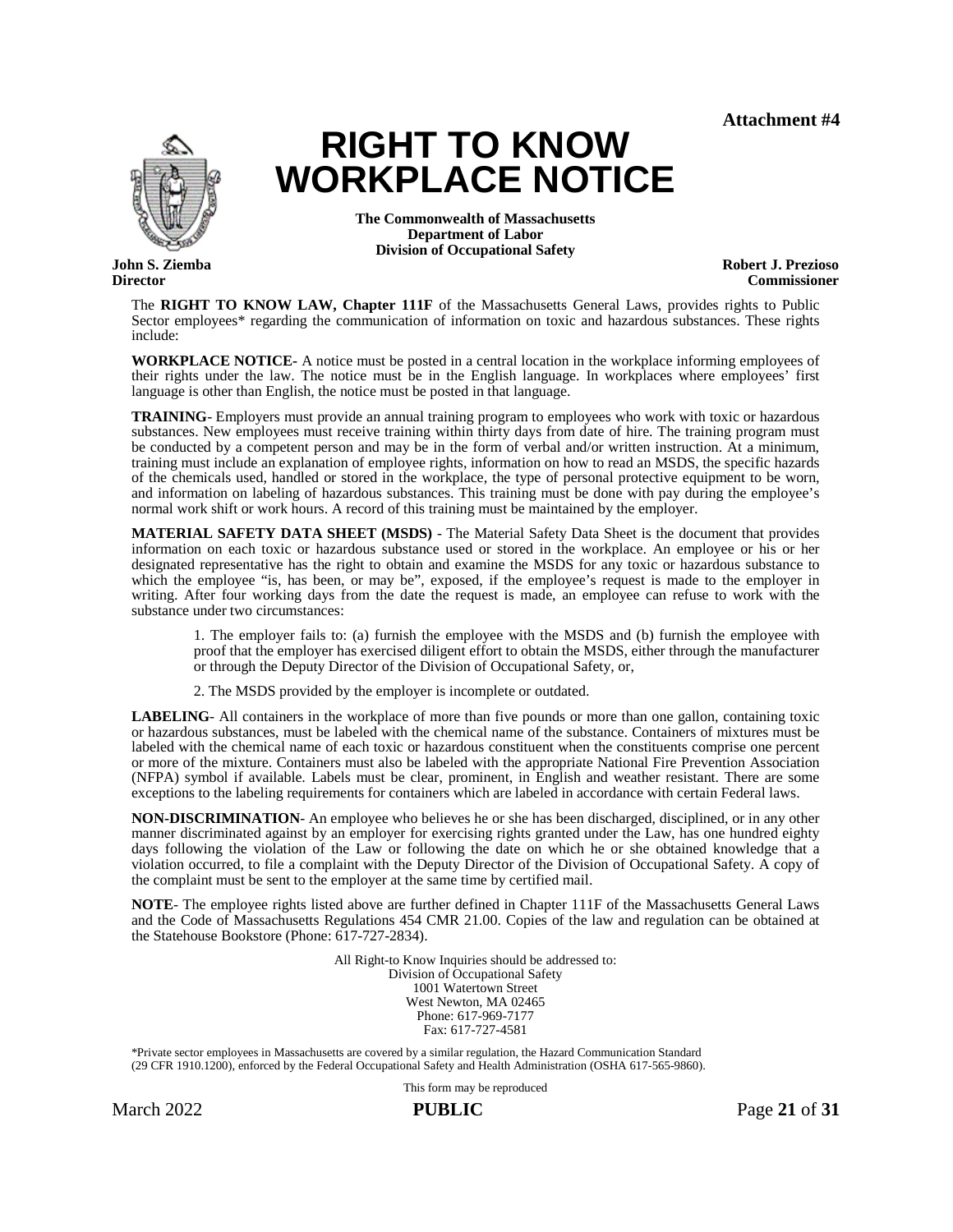#### **MASSACHUSETTS DEPARTMENT OF CORRECTION HOSTAGE POLICY**

It is the policy of the Massachusetts Department of Correction ("Department") that in the event than an employee is held hostage the Department shall not accede to inmate demands.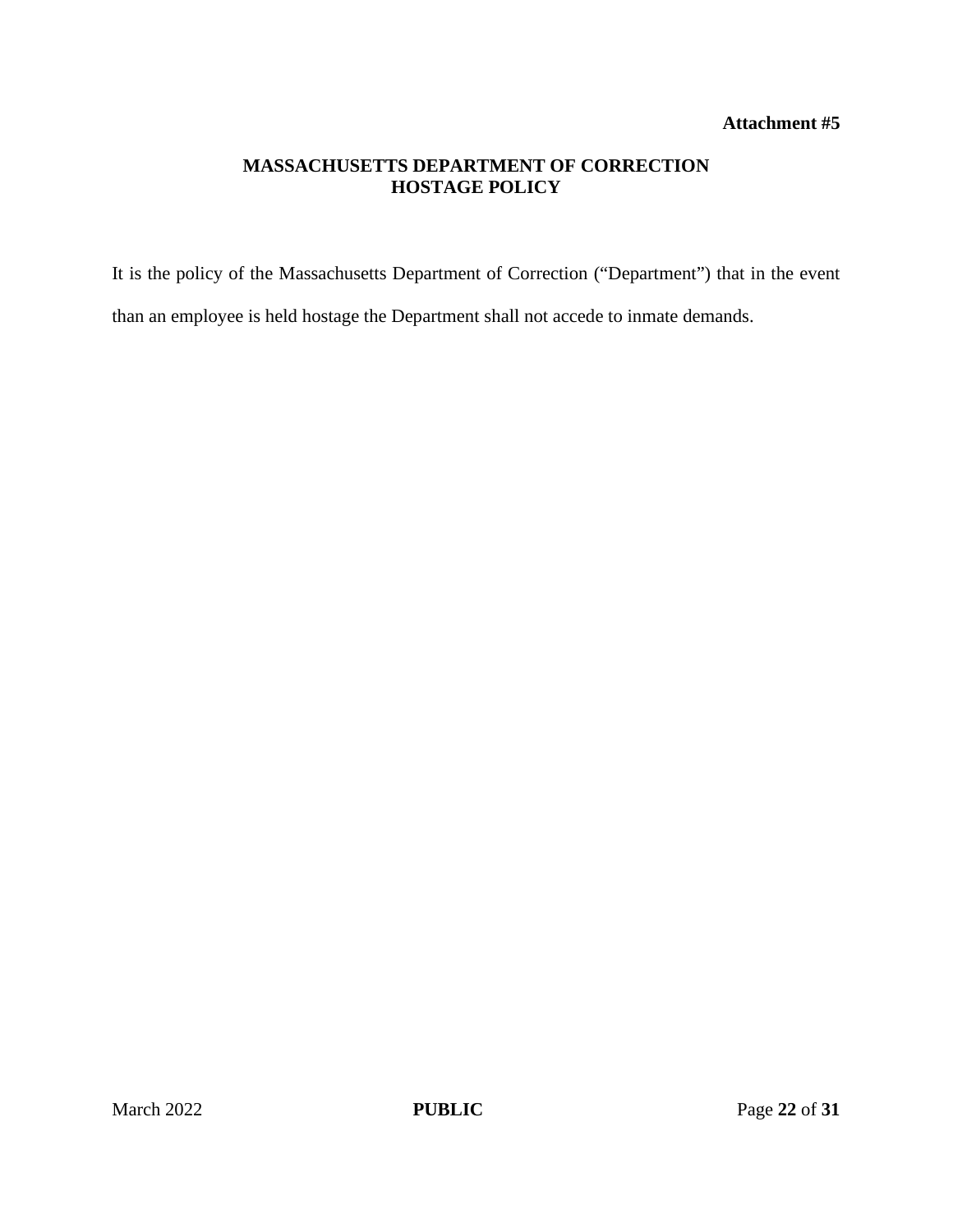# **Drug-Free Workplace Policy**

# **Located on the Intranet**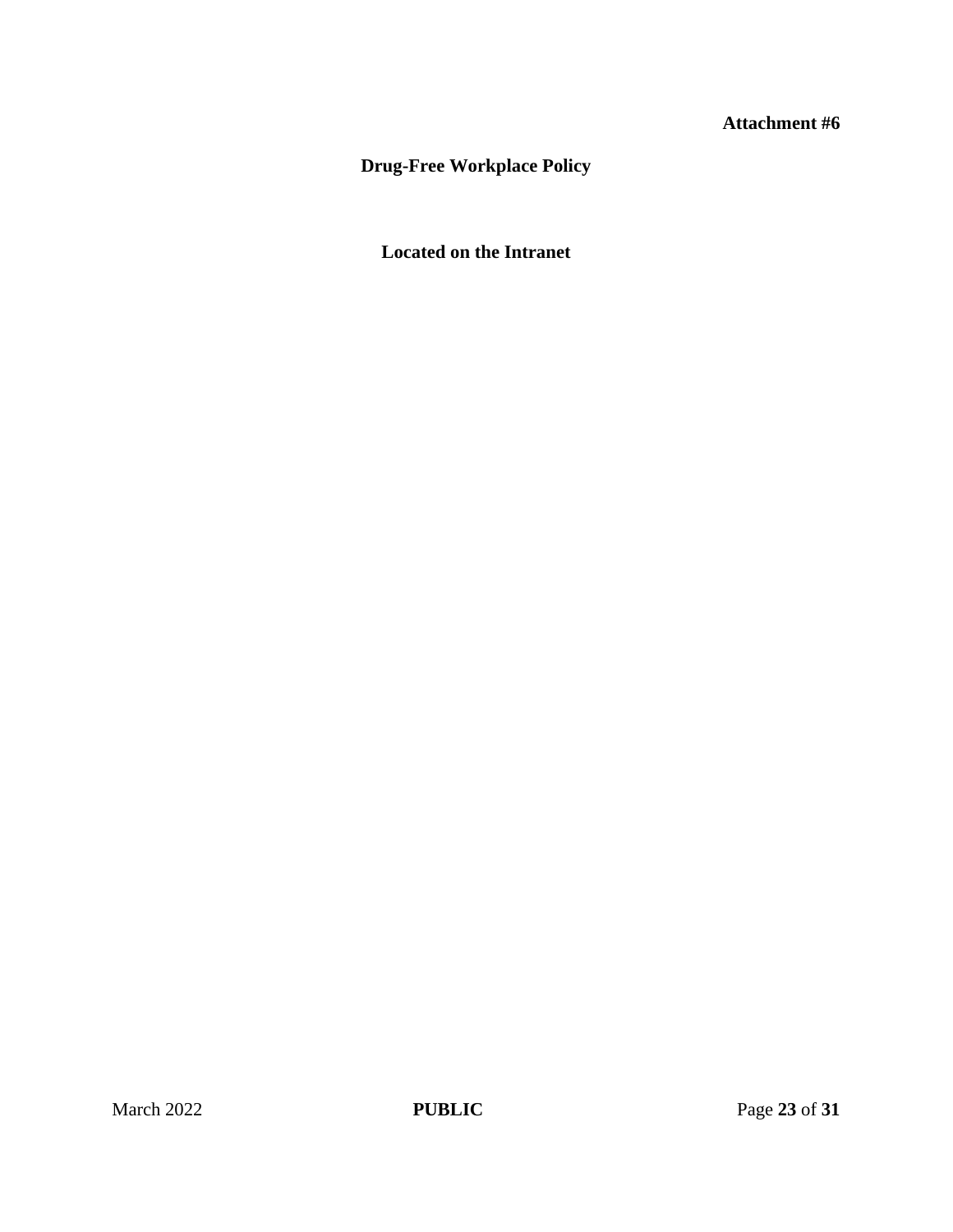#### **RECEIPT FORM**

I, \_\_\_\_\_\_\_\_\_\_\_\_\_\_\_\_\_\_\_\_\_\_\_\_\_\_\_\_\_\_\_\_\_\_\_\_\_\_\_, hereby acknowledge receipt of the following (Print Name)

rules, policies and codes of ethics/conduct. I also acknowledge that I am obligated to familiarize myself with and abide by their contents:

- Rules and Regulations Governing All Employees of the Massachusetts Department of Correction.
- American Correctional Association Code of Ethics.
- Department Hostage Policy.
- $\Box$  Drug-Free Workplace Policy.
- $\Box$  Guide to the Conflict of Interest Law.
- A Campaign Finance Guide for State, County and Municipal Employees
- □ Payroll Public Records Exemption Form
- 103 CMR 153, *CORI Regulations*
- 103 CMR 157, *Access to and Dissemination of Evaluative Information*
- $\Box$  103 CMR 505, Use of Force
- 103 DOC 237, *Prevention and Elimination of Workplace Violence*
- 103 DOC 238, *Policy for the Prohibition of Sexual Assault, Domestic Violence, Harassment and Stalking*
- 103 DOC 239, *The Prevention and Elimination of Discrimination and Retaliation in the Workplace*
- □ 103 DOC 341, *Recycling*
- $\Box$  Right To Know Workplace Notice.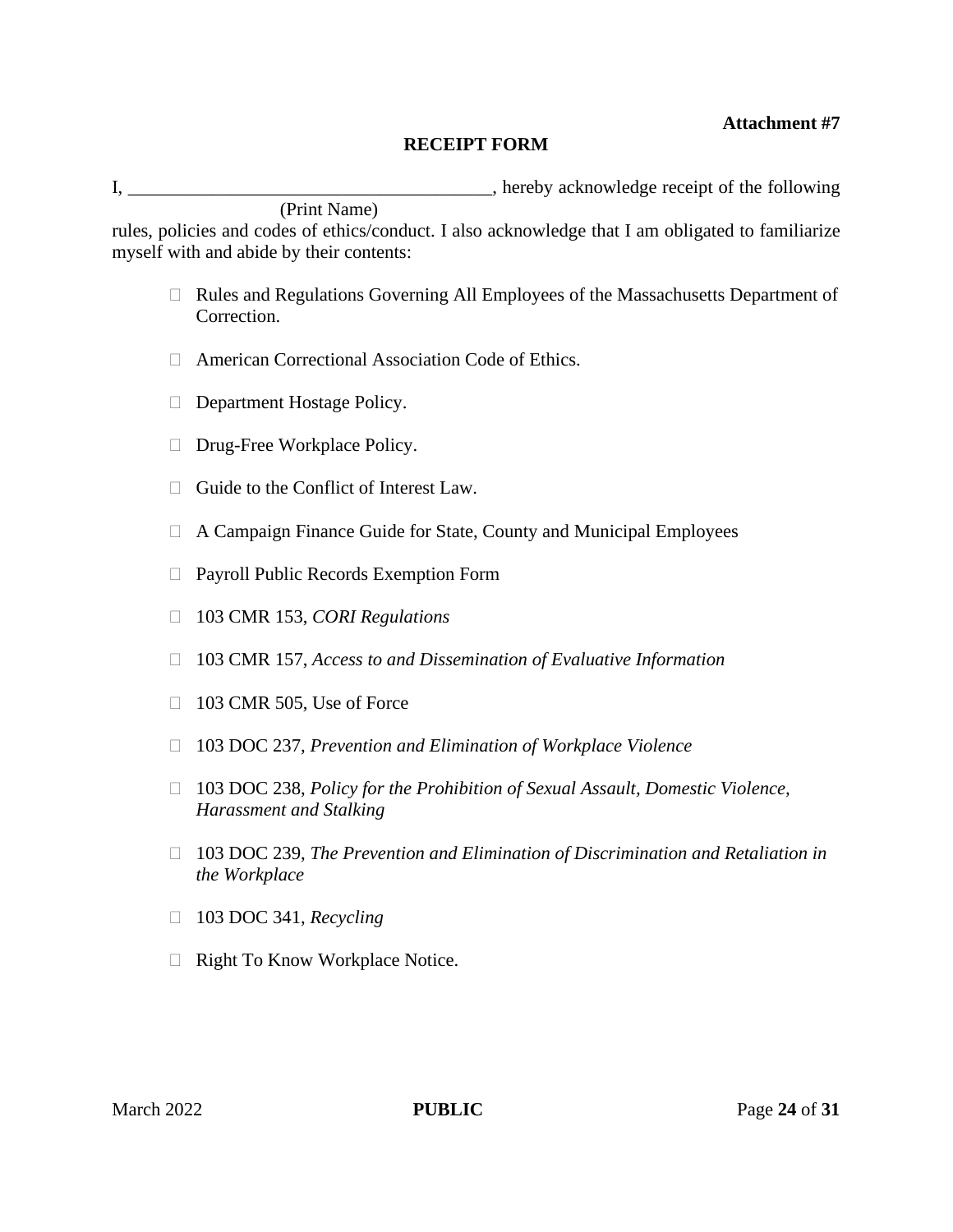#### **Attachment #7 (Continued)**

In addition, as an employee in the following category:

- 
- $\Box$  Confidential.  $\Box$  Bargaining Unit 8.
- $\Box$  Bargaining Unit 1.  $\Box$  Bargaining Unit 9.
- $\Box$  Bargaining Unit 2.  $\Box$  Bargaining Unit 10.
- $\Box$  Bargaining Unit 3.  $\Box$  Not Applicable.

 $\Box$  Management.  $\Box$  Bargaining Unit 6.

- 
- 
- 
- 

### **RECEIPT FORM**

I acknowledge receipt of the applicable code of conduct as indicated below, and I acknowledge that I am obligated to familiarize myself with it and abide by its terms, conditions, and requirements:

- $\Box$  Code of Conduct for Managers and Employees Not Employed Pursuant to Collective Bargaining Agreements (management and confidential employees).
- □ Code of Conduct for NAGE Unit 1 Employees
- $\Box$  Commonwealth Employment Standards for Bargaining Unit 2 Employees
- □ Code of Conduct for NAGE Unit 3 Employees
- $\Box$  Code of Conduct for Unit 6
- $\Box$  Article 29 Professional Standards for (bargaining unit 8 and 10 employees)
- $\Box$  MOSES Code of Conduct for Unit 9 Employees

Further, I acknowledge access to and awareness of personnel policies and regulations as contained in the Department Personnel Policy Manual, which is available for review at the Department's Division of Human Resources, 50 Maple Street, Milford, MA 01757 and all Department correctional institutions.

Signature of Employee Date

\_\_\_\_\_\_\_\_\_\_\_\_\_\_\_\_\_\_\_\_\_\_\_\_\_\_\_\_\_\_\_\_\_\_\_\_\_\_\_\_\_\_\_\_\_\_\_\_\_\_\_\_\_\_\_\_\_\_\_\_\_\_\_\_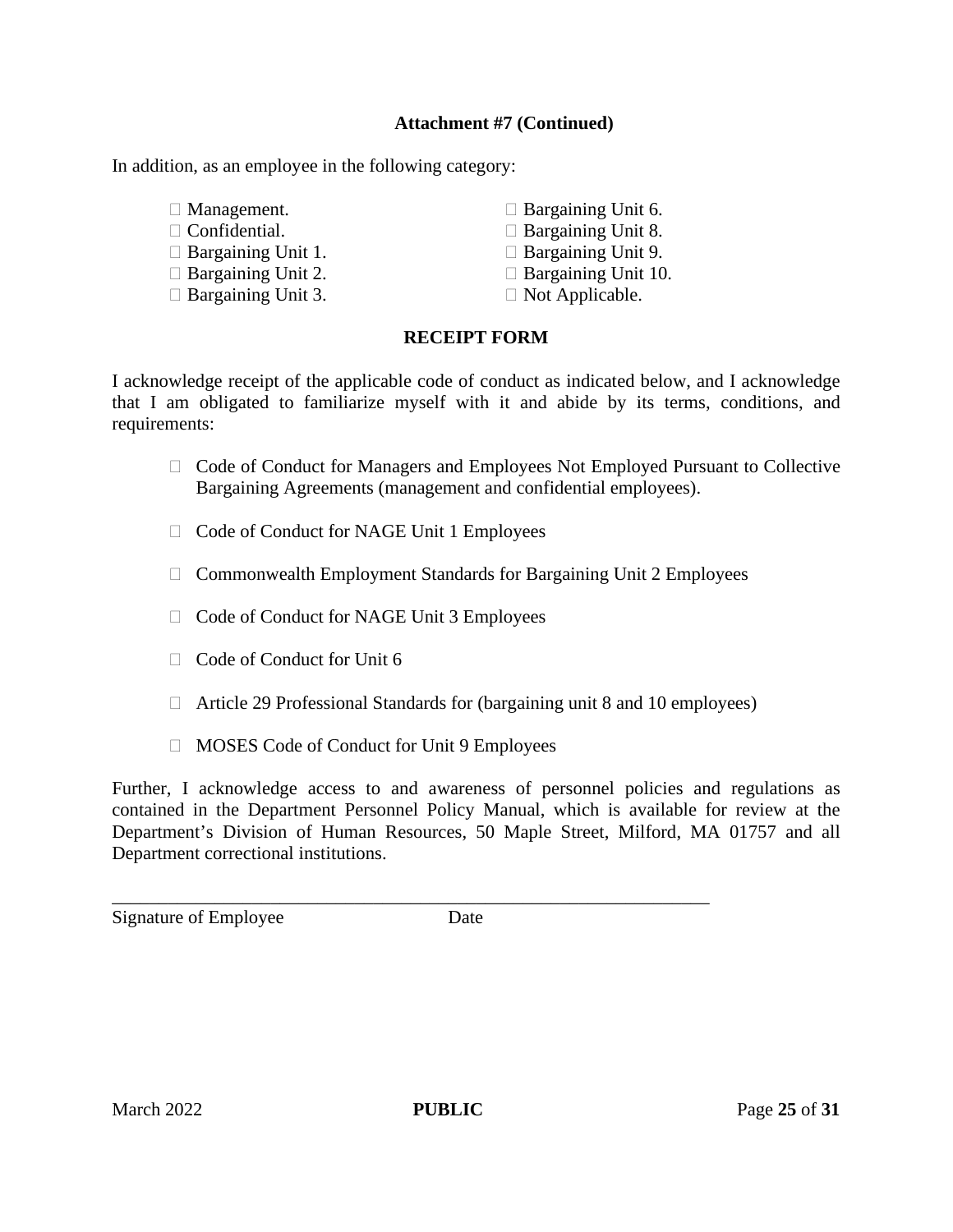# **Commonwealth of Massachusetts Human Resources Division**

| <b>Checklist for New Employee Orientation</b> |
|-----------------------------------------------|
|-----------------------------------------------|

| <b>Employee Name:</b><br>Hire Date:                                                                        |  |  |                                                                         |  |  |
|------------------------------------------------------------------------------------------------------------|--|--|-------------------------------------------------------------------------|--|--|
| Position:                                                                                                  |  |  | Employee ID:                                                            |  |  |
| Please indicate employee type (check all that apply):<br>Bargaining Unit Confidential Confidential Bay Law |  |  |                                                                         |  |  |
| ___ Manager                                                                                                |  |  |                                                                         |  |  |
| Civil Service:                                                                                             |  |  | Select one: ____Appointment from List ____Provisional Hire ______ Other |  |  |
| * Denotes items below that also apply to contract employees                                                |  |  |                                                                         |  |  |

# *Please check off items below to confirm what was discussed and which documents were shared.*

| <b>Section 2: Required Documentation &amp;</b><br><b>Section 1: Issues to Discuss</b> |                                     |               |                                                                |  |  |
|---------------------------------------------------------------------------------------|-------------------------------------|---------------|----------------------------------------------------------------|--|--|
| Welcome                                                                               |                                     |               | <b>Information</b>                                             |  |  |
|                                                                                       | $\Box$ Organizational Chart *       |               | □ Commonwealth of Massachusetts                                |  |  |
| $\Box$                                                                                | Job Description *                   |               | <b>Application for Employment</b>                              |  |  |
| $\Box$                                                                                | State Government *                  |               | □ Standard Contract Form (for Contract                         |  |  |
|                                                                                       |                                     |               | Employees)*                                                    |  |  |
|                                                                                       | <b>Employee Responsibilities</b>    |               | □ Contract Employee Disclosure Form                            |  |  |
|                                                                                       | Work Week and Schedules *           |               | (Sunshine Policy)*                                             |  |  |
| $\Box$                                                                                | Attendance*                         |               | □ Code of Conduct or Standards of                              |  |  |
| $\Box$                                                                                | <b>Probationary Period</b>          |               | <b>Employment Signature Form</b>                               |  |  |
| $\Box$                                                                                | Professionalism*                    | $\Box$        | I-9 Form and two forms of ID                                   |  |  |
| $\Box$                                                                                | Safety/Use of State Property*       | $\Box$        | W-4 Federal Income Tax Withholding                             |  |  |
| $\Box$                                                                                | Job Performance Evaluations*        |               | Form *                                                         |  |  |
| о                                                                                     | Statement of Financial Interest (if | $\Box$        | M-4 State Income Tax Withholding                               |  |  |
|                                                                                       | applicable)*                        |               | Form *                                                         |  |  |
| $\Box$                                                                                | State Ethics eLearning course       |               | $\Box$ Direct Deposit Form $*$                                 |  |  |
|                                                                                       |                                     | $\Box$        | SSA Form 1945 concerning Social                                |  |  |
|                                                                                       | <b>Benefits and Compensation</b>    |               | Security Benefits (requires employee                           |  |  |
| □                                                                                     | Bi-Weekly Pay Advice*               |               | signature)                                                     |  |  |
| □                                                                                     | Direct Deposit *                    |               | □ State Retirement System - New Member                         |  |  |
| □                                                                                     | Group Insurance                     |               | Enrollment Form or mandated OBRA*                              |  |  |
| $\Box$                                                                                | <b>Deferred Compensation</b>        |               | Group Insurance Commission (GIC)                               |  |  |
| $\Box$                                                                                | Dental/Vision                       |               | <b>Benefit Decision Guide</b>                                  |  |  |
| $\Box$                                                                                | Miscellaneous Pay Issues            |               | GIC Employee Acknowledgement Form                              |  |  |
| $\Box$                                                                                | Leaves                              |               | $\Box$ CORI (certain positions)                                |  |  |
| $\Box$                                                                                | <b>Extended Illness Leave Bank</b>  |               |                                                                |  |  |
|                                                                                       | <b>Career Development</b>           |               | <b>Section 3: Other Documents (if applicable)</b>              |  |  |
| $\Box$                                                                                | Training*                           |               |                                                                |  |  |
| $\Box$                                                                                | <b>Tuition Remission</b>            |               | $\Box$ Recruitment paperwork and supporting<br>documentation * |  |  |
|                                                                                       |                                     | $\Box$        | <b>Statement of Financial Interest</b>                         |  |  |
|                                                                                       | <b>Leaving State Service</b>        | $\Box$        | Request for prior service credit,                              |  |  |
| □                                                                                     | Retirement                          |               | information & form                                             |  |  |
| $\Box$                                                                                | Notice                              |               |                                                                |  |  |
| $\Box$                                                                                | <b>COBRA</b>                        |               |                                                                |  |  |
|                                                                                       |                                     |               |                                                                |  |  |
|                                                                                       |                                     |               |                                                                |  |  |
| March 2022                                                                            |                                     | <b>PUBLIC</b> | Page 26 of 31                                                  |  |  |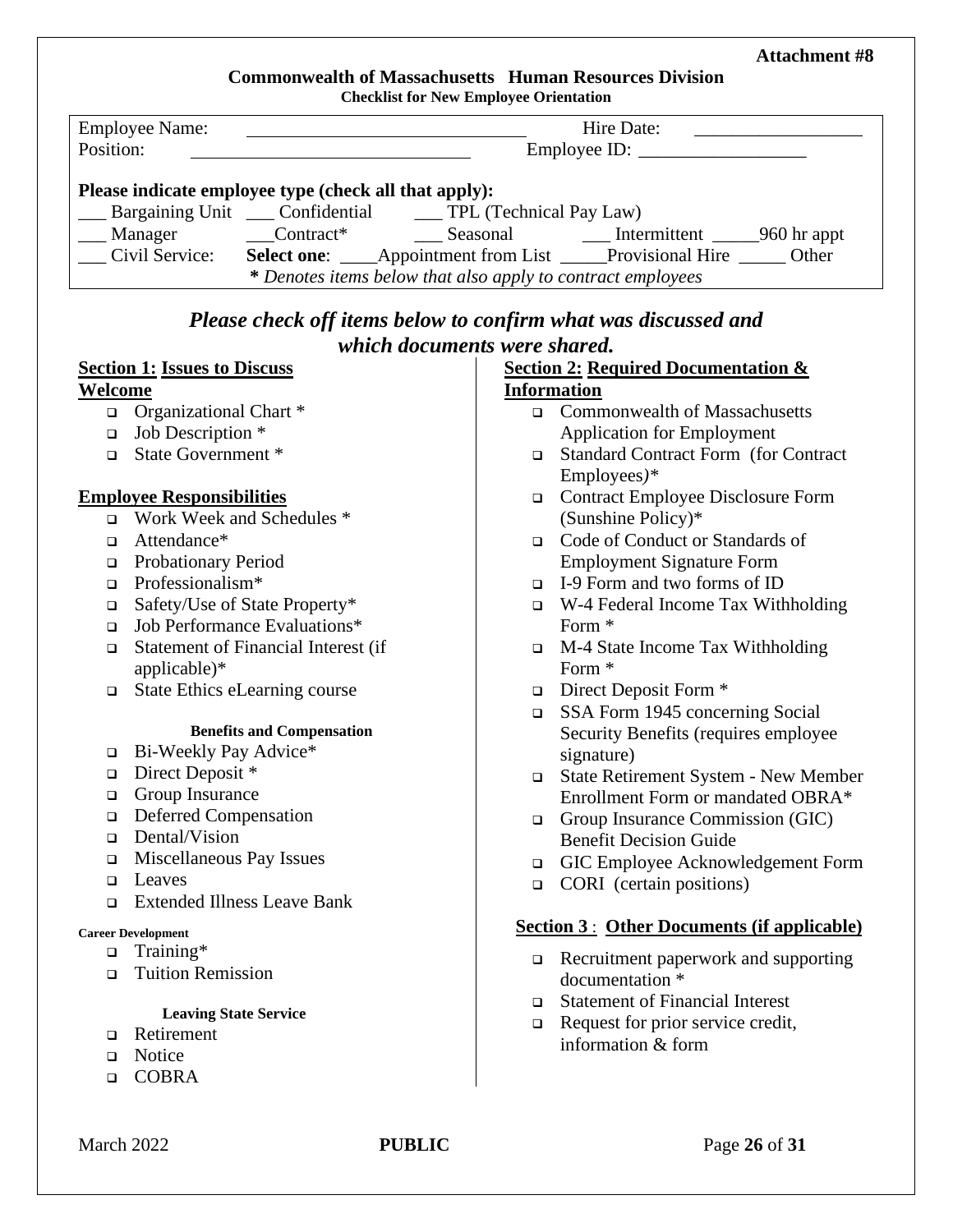#### **Employee Name :**

#### **Section 3** (cont)

- Emergency Contact Data Sheet \*
- $\Box$  Copy of required license(s) for job\*
- GIC Insurance Enrollment and Change Form (Form-1)
- GIC Insurance Data Form (IDF Form) and documentation (marriage/birth certificates. If applicable, divorce decree.)
- GIC Life Insurance Beneficiary Designation Form (319 one to three beneficiaries; G-500 four or more beneficiaries or special designations such as estate or trust)
- GIC Pre-Tax Basic Life & Health Insurance Plan - Election Not to Participate form
- $\Box$  HMO or POS application if one of these plans selected
- GIC Dental & Vision Enrollment and Change Form (Form-1) (managers and confidential employees only)
- Long Term Disability (LTD) brochure
- □ Dependent Care Assistance Program (DCAP) application\*
- $\Box$  Health Care Spending Account (HCSA) application
- MBTA/Commuter Rail Pass Program

#### **Section 4: Agency-Specific Policies (list)**

- \_\_\_\_\_\_\_\_\_\_\_\_\_\_\_\_\_\_\_\_\_\_\_\_\_\_\_\_\_\_\_\_\_
- \_\_\_\_\_\_\_\_\_\_\_\_\_\_\_\_\_\_\_\_\_\_\_\_\_\_\_\_\_\_\_\_\_

\_\_\_\_\_\_\_\_\_\_\_\_\_\_\_\_\_\_\_\_\_\_\_\_\_\_\_\_\_\_\_\_\_

\_\_\_\_\_\_\_\_\_\_\_\_\_\_\_\_\_\_\_\_\_\_\_\_\_\_\_\_\_\_\_\_\_

#### **Section 5: Handouts Statewide Policies, Employment Law, Rules and Information**

- New Employee Orientation Guide
- □ Affirmative Action/EEO (Title VII of the Civil Rights Act of 1964)\* Executive Order 478
- Code of Conduct or Employment Standards for Bargaining Unit Employees
- Code of Conduct for Managers and Confidentials
- Computer Operations Information Technology Policy\*
- Deduction Schedule
- □ Domestic Violence Policy (Executive Order 398) \*
- $\Box$  Drug Free Workplace Policy\*
- Introduction to Conflict of Interest Law\*
- Manager Handbook
- **In Mentoring Brochure**
- □ Public Employees and Campaigns brochure
- Sexual Harassment Policy (Title VII of the Civil Rights Act and MGL)\*
- $\Box$  Smoking Policy\*
- $\Box$  Sunshine Policy (Executive Order 444)\*
- Workplace Violence Prevention Policy (Executive Order 442)\*

I hereby acknowledge that I have received copies of all the policies/procedures listed above in Sections 2,3, and 5 and/or have been given guidance on where I can find these policies online. I understand that it is my responsibility to read and comply with all policies, rules and regulations. I have discussed all the items in Sec. 1 and have received all the necessary forms in Sec. 2+3. If I have any questions, I will contact a Human Resources Representative.

#### **Signatures:**

Employee\* Date\*

Human Resources Representative/Agency Manager Date\*

*Duplicate signed copy to be given to employee*. *Original copy to be kept in Personnel File* Attachment #9



 $\overline{\phantom{a}}$  , and the contract of the contract of the contract of the contract of the contract of the contract of the contract of the contract of the contract of the contract of the contract of the contract of the contrac

\_\_\_\_\_\_\_\_\_\_\_\_\_\_\_\_\_\_\_\_\_\_\_\_\_\_\_ \_\_\_\_\_\_\_\_\_

March 2022 **PUBLIC** Page 27 of 31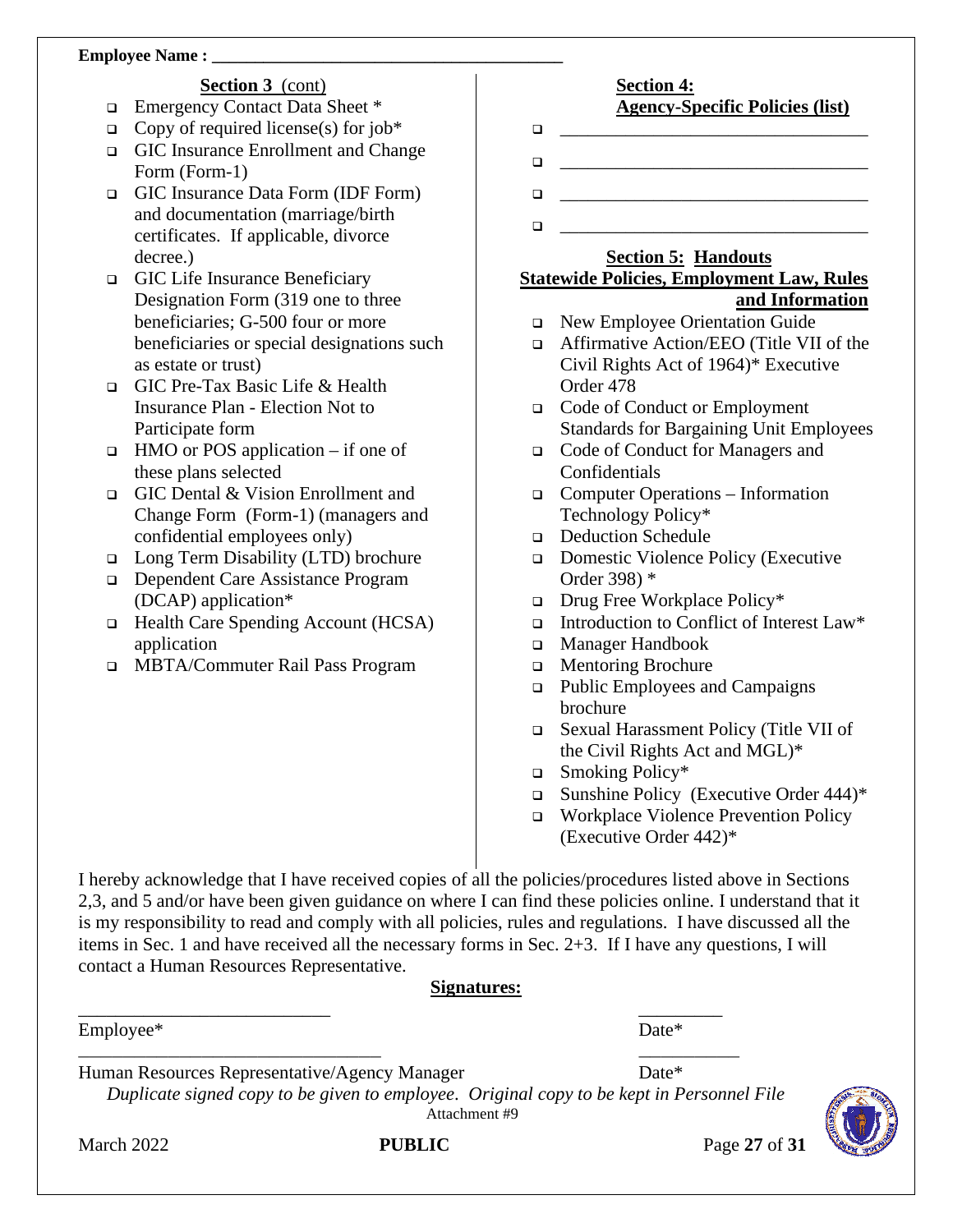#### **PAYROLL PUBLIC RECORDS EXEMPTION FORM THIS FORM IS CONFIDENTIAL AND MAY NOT BE DISCLOSED FOR ANY REASON**

Under the public records law G. L. c. 4, § 7(26), an employee's name, title, salary and department are considered public information. If a public information request is made for this information, your department (or the Office of the Comptroller for statewide payroll requests) is mandated to provide this information, including electronically. Under the public records law, a person making a public records request can not be asked the reason for the request, nor can the Commonwealth control how that individual uses or publishes this information.

However, the public records law also provides certain exemptions, including G. L. c. 66, § 10(d), which states that the name, home address, home telephone number, place of employment or education for state employees and family members who are also employed by the Commonwealth are exempt from public records disclosure if the employee was a victim of an adjudicated crime or is a victim of domestic violence, sexual assault or rape. **If you believe you qualify for one of these exemptions, please complete this form, attach supporting documentation or a written statement of your circumstances, and submit to your Human Resources Department, 50 Maple Street, Milford, MA 01757 Attention: Sara Parmenter, Director of Payroll and Personnel.**

Please see the attached Frequently Asked Questions (FAQs) for additional information. If you have any questions about completion of this form, or whether or not you qualify for this exemption, please contact the Domestic Violence Office. If you are uncomfortable discussing this with your HR Director, you may speak in confidence to your Department's General Counsel, or in lieu of a Department individual, you may contact **Jean Haertl, Director of Workplace and Domestic Violence Prevention at 617-878-9822**. Please note that Department Heads, Chief Fiscal Officers, Payroll Directors, General Counsel and other high ranking managers or officers, and other individuals who represent the Department publicly are not eligible for this exemption.

If approved, the exemption flag for you and any family members that you list below who are also state employees, will be entered in the payroll system on a separate panel with a generic "do not publish" flag. This form, supporting documentation and any conversations relating to this exemption is considered strictly confidential and will not be disclosed for any reason*.* All supporting documentation will be reviewed and then returned to you, or destroyed, and shall not be included in your personnel file. This form shall be maintained in one confidential file within the agency's Human Resource/or General Counsel's Office or a centralized location designated by the Agency Head/Cabinet Secretary or Appointing Authority. **CERTIFICATION**

I (Print Name clearly) \_\_\_\_\_\_\_\_\_\_\_\_\_\_\_\_\_\_\_\_\_\_\_\_\_\_\_\_\_\_\_\_\_\_\_\_\_\_\_\_ hereby certify under the pains and penalties of perjury that I am an employee and the following exemption applies to me and any family members I have listed below.

- \_\_\_ **I am a victim of an adjudicated crime** (e.g. victim of a crime such as burglary, assault, battery, stalking, arson where matter has been resolved. The alleged perpetrator was arrested and this matter was either dismissed, litigated or settled). *Please provide official documentation of final disposition of case or other supporting documentation supporting claim (such as an affidavit from your attorney, the prosecutor for the case, or your caseworker).*
- \_\_\_ **I am a victim of domestic violence, sexual assault, or rape**. *While documentation is not required, if available*, *please provide a copy of any existing 209A restraining order, or a signed statement outlining your situation.*

I am identifying the following family members who are also state employees who should also have the exemption flag:

|                                   |                                                 |                                                                      |                              | Name: Relationship: Department: Employee ID #                                                   |               |
|-----------------------------------|-------------------------------------------------|----------------------------------------------------------------------|------------------------------|-------------------------------------------------------------------------------------------------|---------------|
|                                   |                                                 |                                                                      |                              | Name: Relationship: Department: Employee ID #                                                   |               |
| Signature of Employee             |                                                 | Employee ID#                                                         | date                         |                                                                                                 |               |
| <b>Signature of Family Member</b> |                                                 |                                                                      |                              | Signature of Family Member                                                                      |               |
|                                   | Signature of HR Director or Authorized Designee | RESOURCES, 50 MAPLE STREET, MILFORD, MA 01757<br>PHONE: 508-850-7837 | date documentation confirmed | PLEASE SUBMIT THIS FORM TO: SARA PARMENTER, DIRECTOR OF PAYROLL AND PERSONNEL DIVISION OF HUMAN |               |
| <b>March 2022</b>                 |                                                 | <b>PUBLIC</b>                                                        |                              |                                                                                                 | Page 28 of 31 |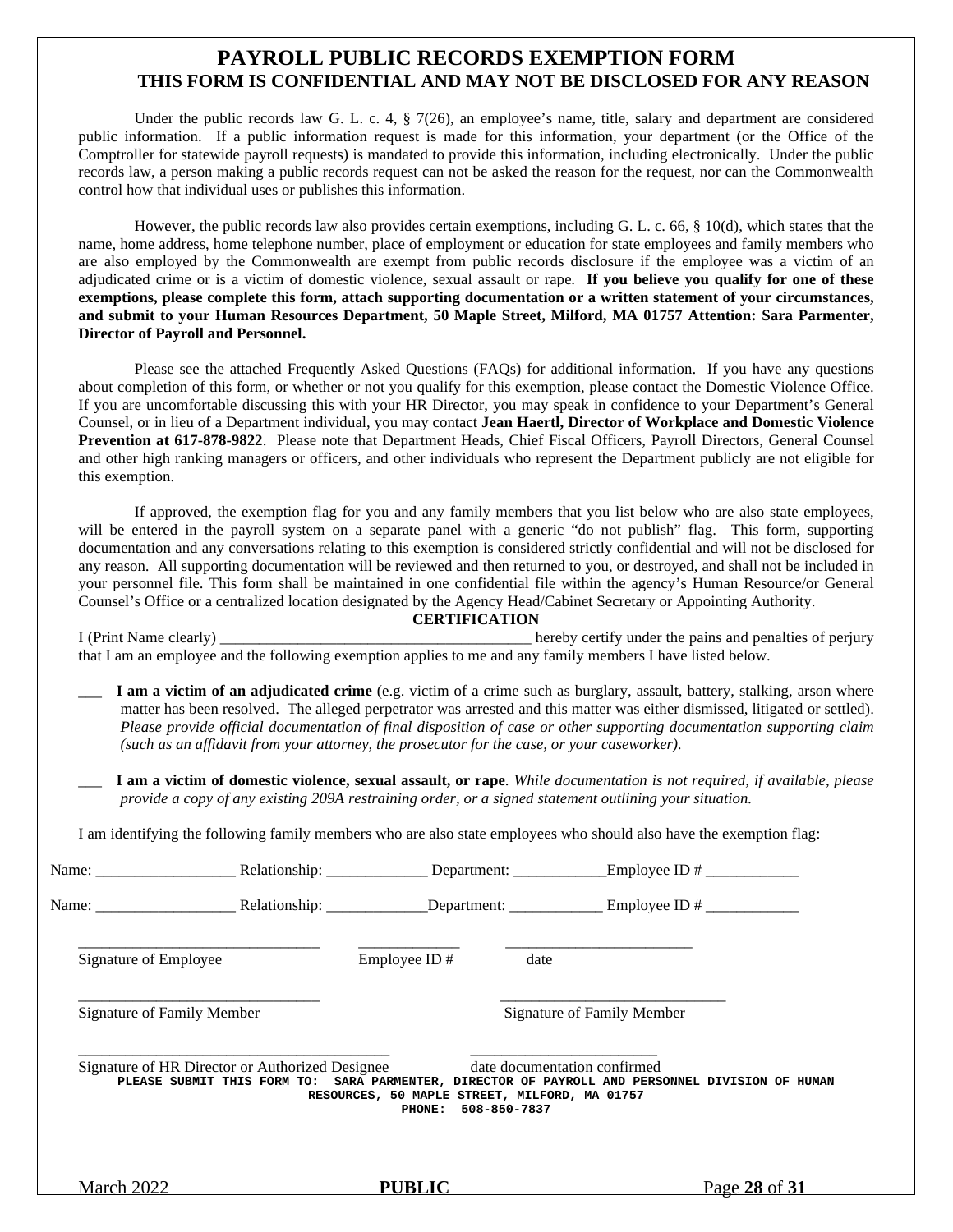# **PAYROLL PUBLIC RECORDS EXEMPTION FORM FREQUENTLY ASKED QUESTIONS**



**1. Why is this form being distributed?** Under the public records law G. L. c. 4, § 7(26), an employee's name, title, salary and department are considered public information. If a public information request is made to either your employing department, or a statewide payroll request is made to the Office of the Comptroller (CTR), your department and CTR are mandated to provide this information, including electronically. Under the public records law, a person making a public records request can not be asked the reason for the request, nor can the Commonwealth control how that individual uses or publishes this information.

The personal safety of certain victims of adjudicated crimes or domestic violence, sexual assault or rape may be compromised when this type of information is released. There are exemptions under G. L. c. 66, § 10(d), which state that the name, home address, home telephone number, place of employment or education for state employees and family members who are also employed by the Commonwealth are exempt from public records disclosure if the employee was a victim of an adjudicated crime or is a victim of domestic violence, sexual assault or rape. This form is being distributed to enable employees to self identify for this exemption. **Please note that Department Heads, and other individuals who represent the Department publicly are not eligible for this exemption.**

- **2. I am a victim of domestic violence, sexual assault, or rape but I do not have documentation proving that I am a victim. Can I still claim this exemption?** Yes. We know that many victims of domestic violence, sexual assault or rape typically do not want to disclose these issues to their employer due to their concerns regarding confidentiality and privacy, the fear that their employment or opportunities will change, and concerns about being stigmatized. If you are a victim of domestic violence, sexual assault or rape we encourage you to complete this form and submit to your HR Director to obtain the exemption. Your HR Director may ask you to submit either a signed statement outlining your circumstances and safety concerns or a copy of a protective order, if any. If you are uncomfortable providing written documentation, you may provide a brief oral description to your HR Director identifying the need for the exemption due to safety concerns. Your HR Director (or designee) may ask you some questions to ensure that your request is legitimate so that the exemption is provided only to eligible individuals. Your HR Director will not offer legal advice, but may provide a list of resources related to domestic violence and may address your needs or concerns for any workplace safety plans.
- **3. What if I don't want to turn this form into my HR Director?** There is no requirement that you complete or turn in this form. However, if you qualify for the exemption and you want to have your name, title and department exempted from payroll public records requests made either to your department or to the Office of the Comptroller (statewide payroll requests) you must submit this form. You may submit this form and supporting documentation (if available) to your HR Director, your General Counsel or in the alternative, you have the option of contacting (in confidence) **Jean Haertl, Director, Workplace and Domestic Violence Prevention** who will facilitate the processing of your form. Your HR Director will be notified that your exemption has been entered in the payroll system.
- **4. What happens after I turn in the form to my HR Director?** If approved, the exemption for you and any family members that you list will be entered in the payroll system. The reason for the exemption is not identified in the payroll system. Access to the exemption in the payroll system will be limited to HR Directors and those individuals who must redact your (and family members) information when a payroll public records request is made.
- **5. Where will these forms kept and who will have access to the forms?** The forms will be kept in one confidential file within the agency/department's Human Resources office. If the forms are not submitted to your HR or General Counsel, but are submitted to **Jean Haertl, Director, Workplace and Domestic Violence Prevention**, the forms will be retained at the Human Resources Division in a confidential file. In either case, the forms are confidential and will not be disseminated for any reason. All supporting documentation related to the submission of the form will either be returned to you at the time of the request or destroyed.
- **6. Why are the forms retained on file, rather than just destroyed when the exemption is entered in the payroll system?** Given the risk of ineligible individuals seeking to obtain the exemption, so that their payroll information is not released publicly, the Commonwealth needs to be able to conduct quality assurance reviews or audits of the use of exemptions. Therefore, CTR will conduct periodic quality assurance with HR Directors to ensure that they are obtaining the forms, reviewing the basis for the exemption, and maintaining confidential files for the forms. CTR will not contact any employee directly to verify the information related to the exemption.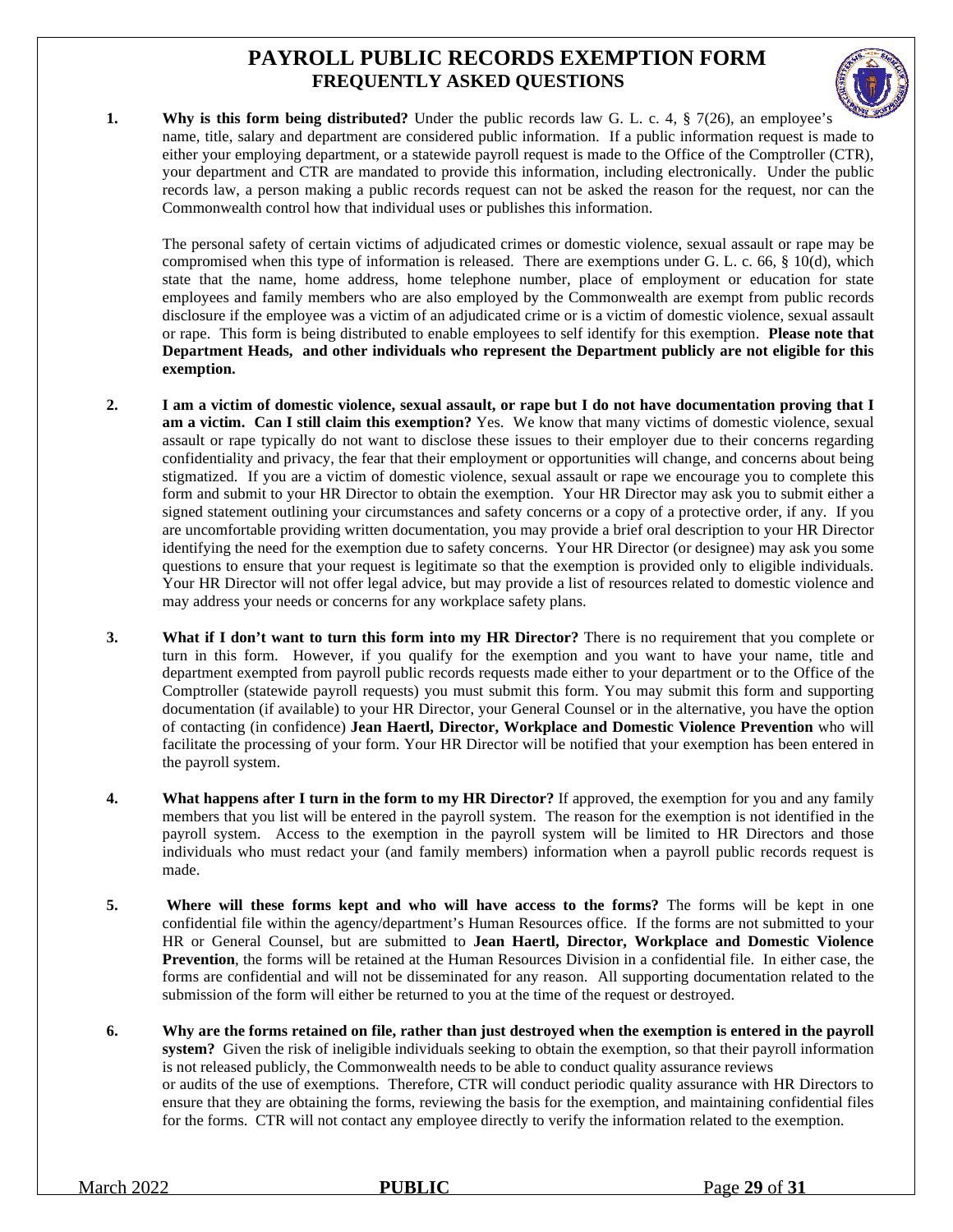# **PAYROLL PUBLIC RECORDS EXEMPTION FORM FREQUENTLY ASKED QUESTIONS**



- **7. How long will the exemption last?** The exemption will be valid for 5 years. Upon the date of expiration, HRD will notify your HR Director who will, in turn, notify you that the exemption will be removed unless you resubmit a new form.
- **8. Is it ever appropriate for my HR Director to ask to maintain a copy an active restraining order?** Yes. An active 209A abuse prevention order applies to your workplace, and violation of that order is a mandatory arrest for any abuser. Your HR Director should work with you to ensure a safety plan is completed that addresses the provisions set forth within this order.
- **9. I have family members who also work for the Commonwealth. Can their names and departments be excluded from public disclosure?** Yes. If you qualify under one of the exemptions, either as a victim of an adjudicated crime, or as a victim of domestic violence, rape or sexual assault, you may identify any family member who also works for a Commonwealth state agency. We are only able to apply the exemption to employees in the payroll system (not state authorities, quasi-public entities, municipalities or employees in higher education who are not paid through the payroll system). You must identify the legal name, department, and employee ID of the family member and obtain their signature in order for the exemption to be entered in the payroll system.
- **10. Who is considered a "family" member?** A family member is the spouse, child, foster child, step child, parent, step parent, brother, sister, grandparent, grandchild of either the victim or his/her spouse, person for whom the employee is legal guardian, or a person living in the victim's immediate household.
- **11. I am a state employee and I have a family member who is victim of domestic violence. Can I claim the exemption for either my family member or myself?** No. The exemptions under this form may be claimed solely by the victim. For privacy reasons you may not identify another individual who is a victim under either exemption in order to claim the exemption either for you or for them. We encourage you to work with the victim to claim this exemption through their department. If the victim is not a state employee, the victim will need to submit this form and documentation to the family member's HR Director requesting the exemption for the employee as a family member.
- **12. I filed this form and received the exemption. Recently, a family member has now started working for the Commonwealth. Can I list this family member now?** Yes. You may claim the exemption for you or any family member at any time. Just complete this form with the listed family member and submit to your HR Director. You do not have to resubmit supporting documentation since this has already been reviewed.
- **13. How is the Commonwealth guarding against the misuse of the public records exemption program?** Employees who are untruthful in their request for exemption from the public records law may be subject to disciplinary action.
- **14. How do I know that my information will not be released?** This process is new and will take some time to implement. However, the Commonwealth is committed to upholding current public records statutes, including authorized exemptions. HR Directors must coordinate with their Public Information Officers for all payroll information requests to ensure that all exempted employee records are redacted from any disclosed report.
- **15. What if I am denied my request for an exemption?** If you are denied a request by your HR Director or General Counsel, you may contact **Jean Haertl, Director, Domestic and Workplace Violence Prevention** who will review for a final determination. Every effort will be made to make this determination quickly. If you receive the exemption, your HR Director will be notified and your exemption will be entered in the payroll system.
- **16. Will I be notified if someone requests my personal information and will I be told who that person is so I can work to increase my safety planning?** CTR notifies CFOs and Payroll Directors when any payroll request is made to CTR related to your department (either statewide or for a specific individual). Requests made directly to your department should be handled in a similar way, with coordination between your HR Director and the Public Records Officer. Safety planning should be discussed with your HR Director/Domestic Violence Coordinator.
- **17. Does this exemption apply if I am in the middle of the court process am I still eligible for exemption?** Maybe. For victims of adjudicated crimes (crimes that have been resolved through the courts system after an